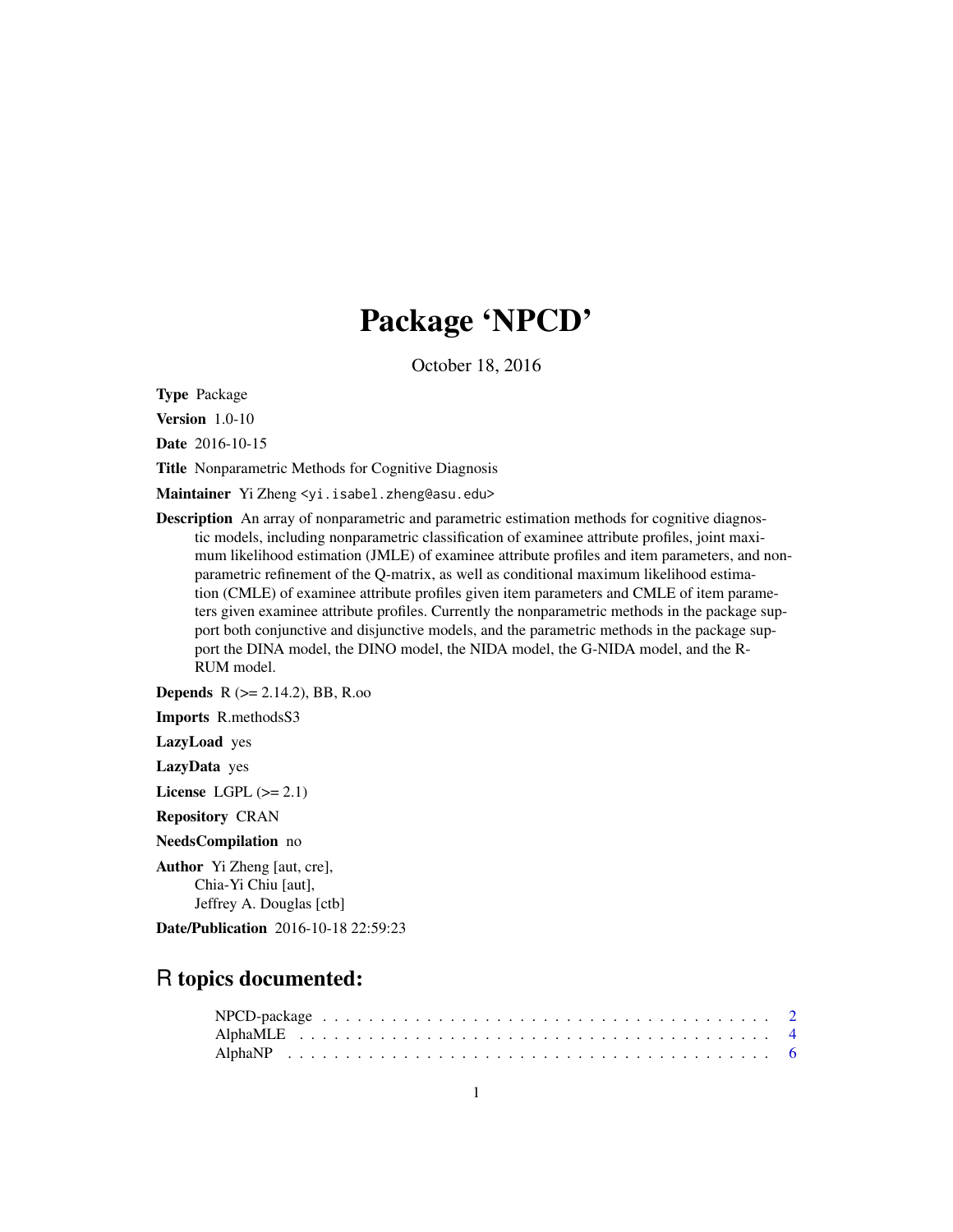## <span id="page-1-0"></span>2 NPCD-package

NPCD-package *NPCD: The* R *Package for Nonparametric Methods for Cognitive Diagnosis*

#### Description

This package implements an array of nonparametric and parametric estimation methods for cognitive diagnostic models, including nonparametric classification of examinee attribute profiles, joint maximum likelihood estimation (JMLE) of examinee attribute profiles and item parameters, and nonparametric refinement of the Q-matrix, as well as conditional maximum likelihood estimation (CMLE) of examinee attribute profiles given item parameters and CMLE of item parameters given examinee attribute profiles.

#### Details

| Package: | <b>NPCD</b>                   |
|----------|-------------------------------|
| Type:    | Package                       |
| Version: | $1.0 - 10$                    |
| Date:    | 2016-10-15                    |
| License: | LGPL $(>= 2.1)$               |
| Depends: | $R$ ( $>= 2.14.2$ ), BB, R.oo |

Cognitive diagnostic models (CDM) are a group of latent class models specialized for cognitive diagnosis in educational testing. Based on the responses to the items in a test, CDMs classify each examinee into mastery or non-mastery on each of a few attributes, producing an "attribute profile" for the examinee. For different tests, the attributes can represent different constructs (e.g., skills, traits, strategies). An attribute profile can provide helpful diagnostic information of the examinee regarding the targeted constructs. Some examples of CDMs include the deterministic inputs, noisy "AND" gate (DINA) model (Junker & Sijtsma, 2001), the Deterministic Input, Noisy Output "OR" gate (DINO) model (Templin & Henson, 2006), the NIDA model (Maris, 1999), the reduced reparametrized unified model (R-RUM) (Hartz, Roussos, Henson, & Templin, 2005), the log-linear CDM (Hen son, Templin, & Willse, 2009), the general diagnostic model (GDM) (Davier, 2010),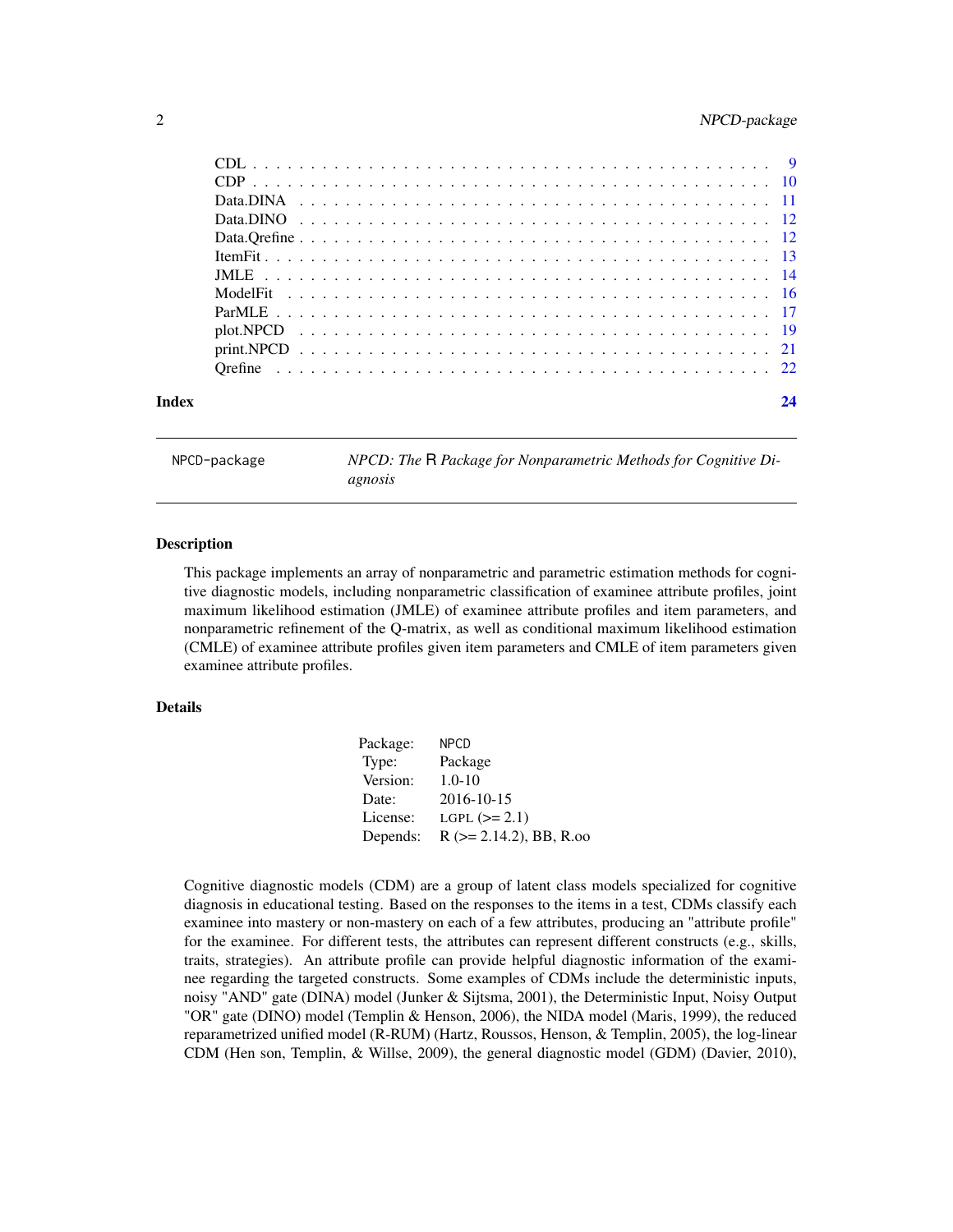## NPCD-package 3

and the generalized DINA model (G-DINA) (de la Torre, 2011).

Despite the different ways to model the relationship between examinees' attribute profiles and their answers to test items, most of the existing CDMs make use of a so-called Q-matrix (Tatsuoka, 1985), which specifies which attributes are required by each item. The Q-matrix and the examinee attribute profile together produce the ideal response pattern to the items by an examinee. However, the real response pattern may not be exactly the same with the ideal response pattern due to other factors. Therefore, CDMs incorporate stochastic elements to account for random deviations from the ideal response pattern. For an acceptable model fit, the stochastic terms should allow some departure from the ideal response pattern, but not so much that the model becomes doubtful. And in such nice conditions, despite the distinctive stochastic terms and assumptions of different CDMs, according to the likelihood functions, the ideal response pattern should still be the most likely one among all possible response patterns. Therefore, classification of examinee attribute profiles based on the ideal response patterns can be effective without fitting the parametric models. Chiu and Douglas (2013) proposed a few nonparametric classification methods based on this idea. This R package NPCD was built to carry out a group of methods that are all based on the above-mentioned nonparametric classification idea, including (1) the nonparametric classification methods proposed in Chiu and Douglas (2013), (2) a joint maximum likelihood estimation (JMLE) approach that utilizes the nonparametric classification methods to give good initial classifications of examinee attribute profiles and then estimates model-based attribute profiles and item parameters simultaneously, and (3) a nonparametric approach to refine the Q-matrix based on the residual sum of squares (RSS) criterion (Chiu, 2013).

Joint maximum likelihood estimation (JMLE) is a parameteric approach to fit a CDM to response data and estimate both the item parameters and examinee attribute profiles. Two other common methods are the expectation maximization (EM) algorithm and the Markov chain Monte Carlo (MCMC) technique. Despite JMLE's attractive advantages of mathematical simplicity and computational rapidity especially for more complex models, so far JMLE has not been successfully implemented for CDMs due to the potential inconsistency resulted from arbitrary initial values. In this package, we try to overcome this limitation by taking the classification results obtained from the nonparametric classification methods (Chiu & Douglas, 2013) as the initial values. Simulation results have shown JMLE is efficient and accurate for the models incorporated in this package.

In most practices, the Q-matrix of a test is constructed from the judgments of content experts. The misspecification of the Q-matrix can impair the estimation of the model parameters as well as classification of examinee attribute profiles. This package implements the Q-matrix refinement method developed by Chiu (2013), which is also based on the aforementioned nonparametric classification methods (Chiu & Douglas, 2013). This Q-matrix refinement method corrects potential misspecified entries of the Q-matrix through comparisons of the residual sum of squares computed from the observed and the ideal item responses. Interested users can refer to Chiu (2013) for more details.

The aim of the NPCD package is to provide an easy-to-use tool to analyze cognitive diagnostic test data using the aforementioned nonparametric methods as well as a few model-based methods for some CDMs. Currently the nonparametric methods in the package support both conjunctive and disjunctive models, and the parametric methods in the package support the DINA model, the DINO model, the NIDA model, the G-NIDA model, and the R-RUM model. Note that the G-NIDA model and the R-RUM model are equivalent based on reparametrization; nevertheless, we think it may still provide some convenicence to the users to include both of them us an option. The package also contains demonstrative data generated from some of these models. Besides the numeric outputs, the package also provides diagnostic plots for users to look inside the algorithms.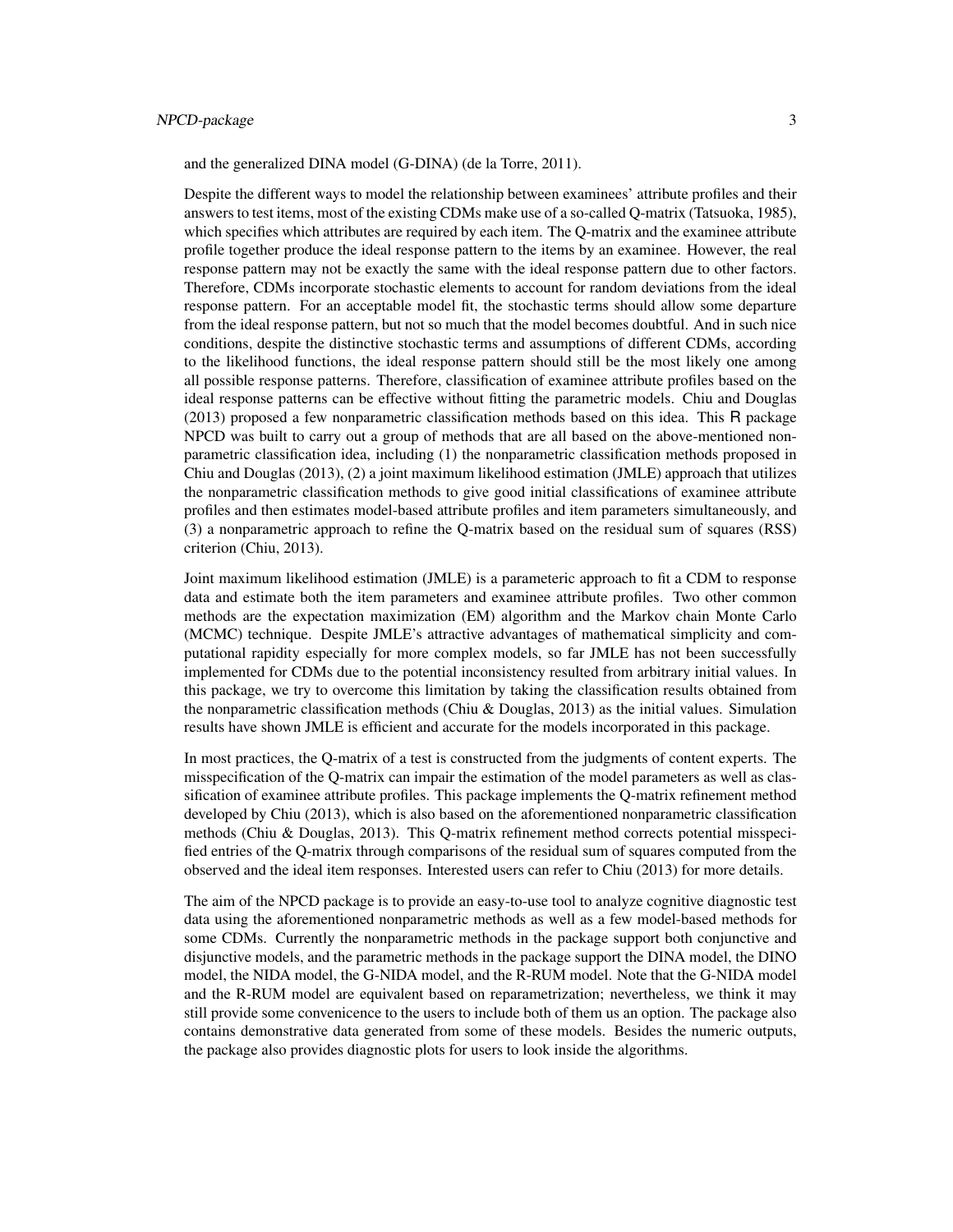#### <span id="page-3-0"></span>Author(s)

Yi Zheng (Arizona State University) and Chia-Yi Chiu (Rutgers, the State University of New Jersey) Maintainer: Yi Zheng <yi.isabel.zheng@asu.edu>

#### References

Chen, J. de la Torre, J., & Zhang, Z. (2013). Relative and absolute fit evaluation in cognitive diagnosis modeling. *Journal of Educational Measurement, 50*, 123-140.

Chiu, C. Y. (2011). *Flexible approaches to cognitive diagnosis: nonparametric methods and small sample techniques*. Invited session of cognitive diagnosis and item response theory at 2011 Joint Statistical Meeting.

Chiu, C. Y., & Douglas, J. A. (2013). A nonparametric approach to cognitive diagnosis by proximity to ideal response patterns. *Journal of Classification 30*(2), 225-250.

Chiu, C. Y. (2013). Statistical Refinement of the Q-matrix in Cognitive Diagnosis. *Applied Psychological Measurement, 37*(8), 598-618.

Davier, M. (2010). A General Diagnostic Model Applied to Language Testing Data. *British Journal of Mathematical and Statistical Psychology, 61*(2), 287-307.

de la Torre, J. (2011). The Generalized DINA Model Framework. *Psychometrika, 76*(2), 179-199.

Hartz, S., Roussos, L., Henson, R., & Templin, J. (2005). The Fusion Model for Skill Diagnosis: Blending Theory with Practicality. *Unpublished Manuscript*.

Henson, R.A., Templin, J.L., & Willse, J.T. (2009). Defining a Family of Cognitive Diagnosis Models Using Log-Linear Models with Latent Variables. *Psychometrika, 74*(2), 191-210.

Junker, B., Sijtsma, K. (2001). Cognitive Assessment Models with Few Assumptions, and Connections with Nonparametric Item Response Theory. *Applied Psychological Measurement, 25*(3), 258-272.

Maris, E. (1999). Estimating Multiple Classification Latent Class Models. *Psychometrika, 64*(2), 187-212.

Tatsuoka, K. K. (1985). A probabilistic model for diagnosing misconceptions by the pattern classification approach. *Journal of Educational and Behavioral Statistics, 10*, 55-73.

Templin, J.L., Henson, R.A. (2006). Measurement of Psychological Disorders Using Cognitive Diagnosis Models. *Psychological Methods, 11*(3), 287-305.

<span id="page-3-1"></span>AlphaMLE *Maximum likelihood estimation of attribute profile*

#### Description

This function returns the model-based Maximum likelihood estimator(s) of the cognitive diagnostic attribute profile(s). Currently supported cognitive diagnostic models include the DINA, DINO, NIDA, GNIDA, and R-RUM models.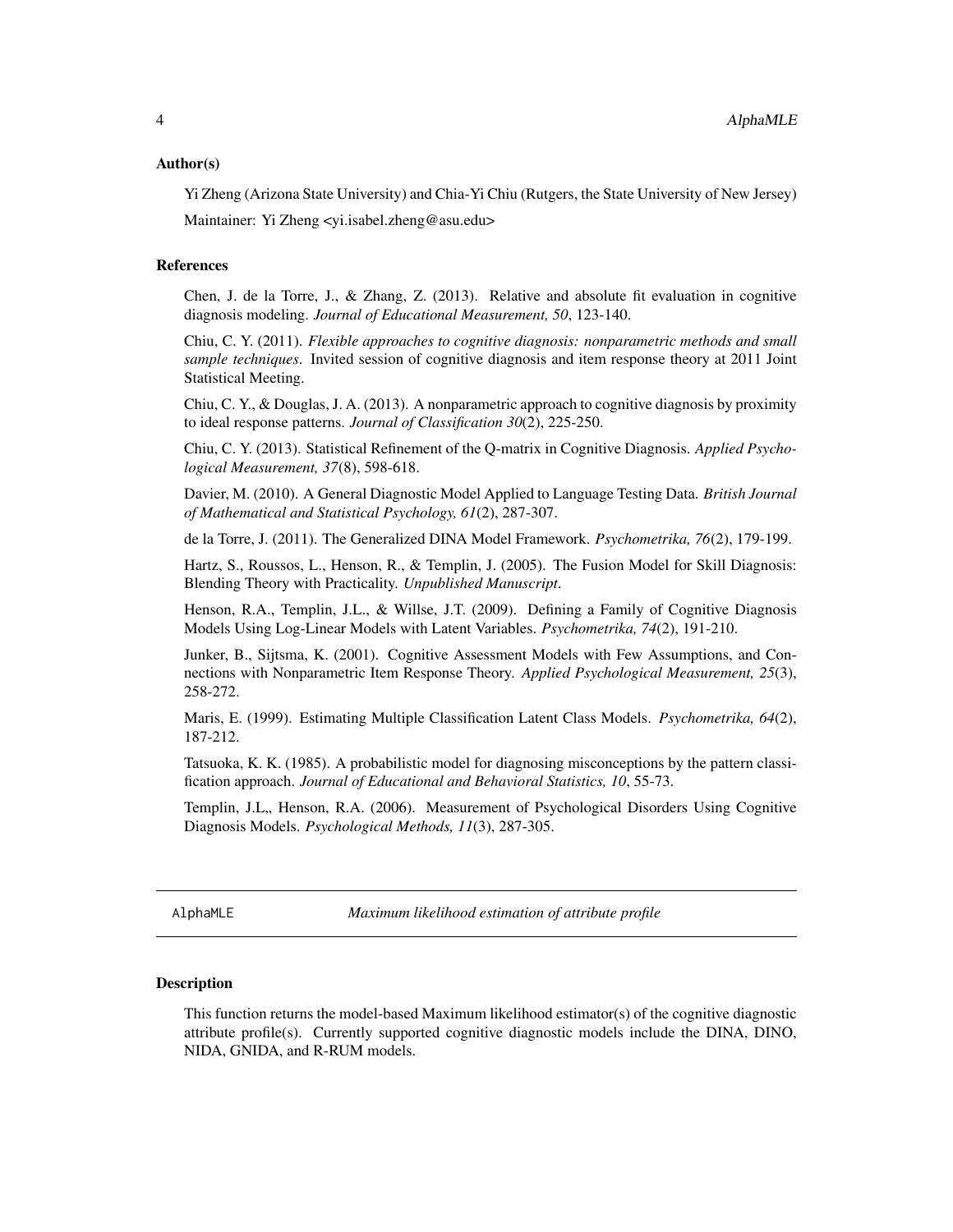## <span id="page-4-0"></span>AlphaMLE 5

## Usage

```
AlphaMLE(Y, Q, par, model = c("DINA", "DINO", "NIDA", "GNIDA", "RRUM"),
undefined.flag = NULL)
```
## Arguments

| Y              | A matrix of binary responses. Rows represent persons and columns represent<br>items. 1=correct, 0=incorrect.                                                                                                                                                                                                                                                                                                                                                                                                                                                                            |
|----------------|-----------------------------------------------------------------------------------------------------------------------------------------------------------------------------------------------------------------------------------------------------------------------------------------------------------------------------------------------------------------------------------------------------------------------------------------------------------------------------------------------------------------------------------------------------------------------------------------|
| Q              | The Q-matrix of the test. Rows represent items and columns represent attributes.<br>1=attribute required by the item, 0=attribute not required by the item.                                                                                                                                                                                                                                                                                                                                                                                                                             |
| par            | A list of parameters. DINA & DINO $-$ partslip: a vector of slipping pa-<br>rameters for each item; par \$guess: a vector of guessing parameters for each<br>item. NIDA — par\$slip: a vector of slipping parameters for each attribute;<br>par\$guess: a vector of guessing parameters for each attribute. GNIDA —<br>par\$slip: a matrix (items by attributes) of slipping parameters; par\$guess:<br>a matrix (items by attributes) of guessing parameters. RRUM — par\$pi: a vec-<br>tor of pi parameters for each item; par\$r: a matrix (items by attributes) of r<br>parameters. |
| model          | Currently supports five models: "DINA", "DINO", "NIDA", "GNIDA", and "RRUM".<br>The default is "DINA".                                                                                                                                                                                                                                                                                                                                                                                                                                                                                  |
| undefined.flag | A binary vector indicating whether the parameters of each item are undefined.<br>1=undefined, 0=defined. Generally, this argument is only needed in "JMLE"<br>for the DINA and DINO models, where the data may generate undefined item<br>parameters for some items.                                                                                                                                                                                                                                                                                                                    |

## Value

| alpha.est | A matrix of estimated attribute profiles for all examinees. Rows represent per-<br>sons and columns represent attributes. 1=examinee masters the attribute, 0=ex-<br>aminee does not master the attribute.          |
|-----------|---------------------------------------------------------------------------------------------------------------------------------------------------------------------------------------------------------------------|
| est.class | The class number (row index in pattern) for each person's attribute profile. It<br>can also be used for locating the log-likelihood value in loglike.matrix for<br>the estimated attribute profile for each person. |
| n.tie     | Number of ties in the log-likelihood among the candidate attribute profiles for<br>each person. When we encounter ties, one of the tied attribute profiles is ran-<br>domly chosen.                                 |
| class.tie | The class numbers (row index in pattern) of the tied patterns for each person.                                                                                                                                      |
| pattern   | All possible attribute profiles in the search space.                                                                                                                                                                |
|           | loglike matrix The matrix of the log-likelihood function values. Rows represent candidate at-<br>tribute profiles in the same order with the pattern matrix; columns represent<br>different examinees.              |

## See Also

[AlphaNP](#page-5-1), [JMLE](#page-13-1), [print.AlphaMLE](#page-20-1), [plot.AlphaMLE](#page-18-1)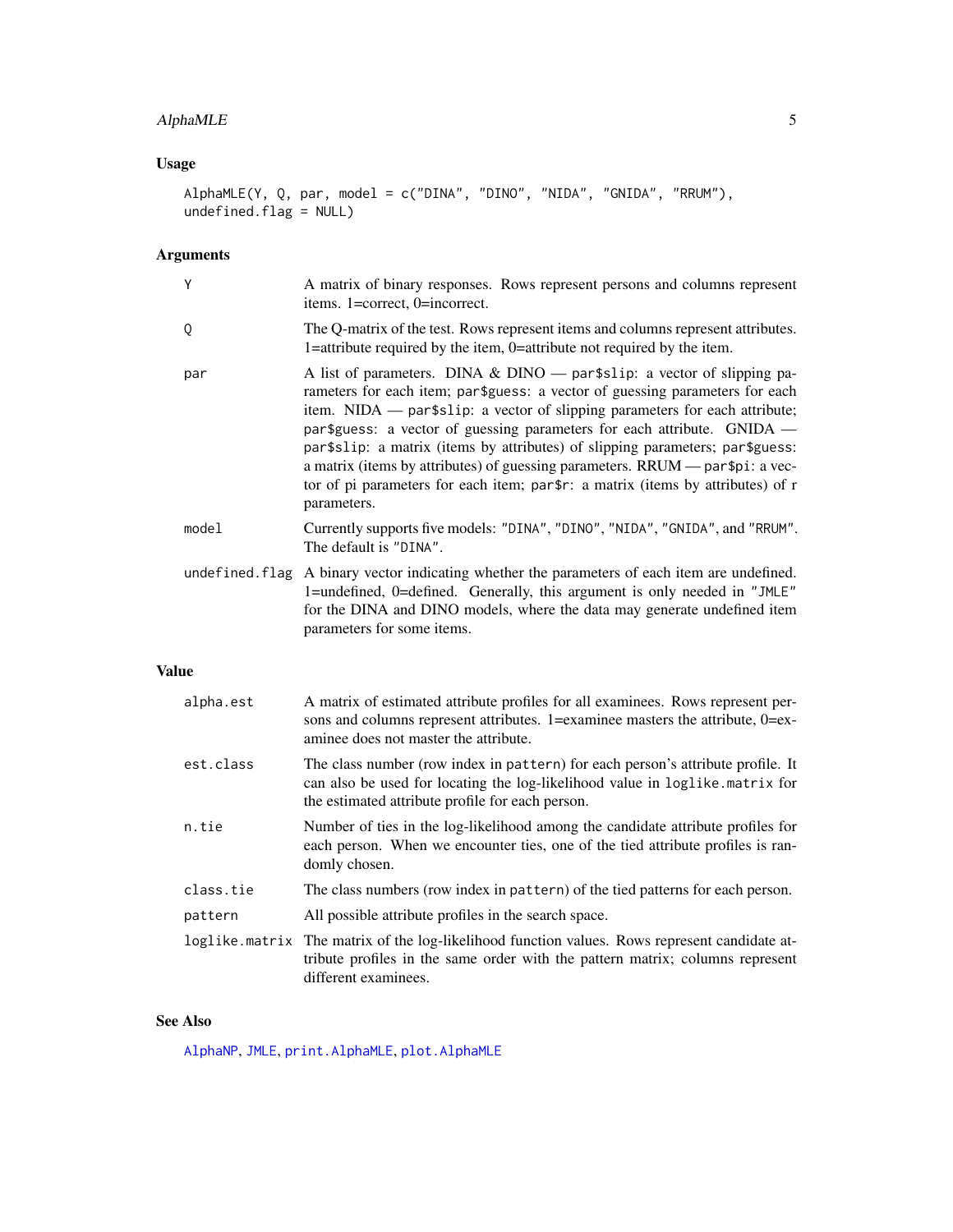#### Examples

```
# Generate item and examinee profiles
natt <-3nitem <-4nperson <- 5
Q \leq -rbind(c(1, 0, 0), c(0, 1, 0), c(0, 0, 1), c(1, 1, 1))alpha <- rbind(c(0, 0, 0), c(1, 0, 0), c(0, 1, 0), c(0, 0, 1), c(1, 1, 1))
# Generate DINA model-based response data
slip <- c(0.1, 0.15, 0.2, 0.25)
guess <- c(0.1, 0.15, 0.2, 0.25)
my.par <- list(slip=slip, guess=guess)
data <- matrix(NA, nperson, nitem)
eta <- matrix(NA, nperson, nitem)
for (i in 1:nperson) {
  for (j in 1:nitem) {
  eta[i, j] <- prod(a1pha[i, ] \land Q[j, ])P \leftarrow (1 - \text{slip}[j]) \land \text{eta}[i, j] \times \text{guess}[j] \land (1 - \text{eta}[i, j])u \leftarrow runif(1)data[i, j] \leq as.numeric(u \leq P)
  }
}
# Using the function to estimate examinee attribute profile
alpha.est.MLE <- AlphaMLE(data, Q, my.par, model="DINA", undefined.flag=NULL)
nperson <- 1 # Choose an examinee to investigate
print(alpha.est.MLE) # Print the estimated examinee attribute profiles
plot(alpha.est.MLE, nperson) # Plot the sorted log-likelihood function
#of different attribute profiles for this examinee
ItemFit(alpha.est.MLE)
```
<span id="page-5-1"></span>AlphaNP *Nonparametric estimation of attribute profiles*

#### **Description**

This function estimates attribute profiles using nonparametric approaches for both the "AND gate" (conjunctive) and the "OR gate" (disjunctive) cognitive diagnostic models. These algorithms select the attribute profile with the smallest loss function value (plain, weighted, or penalized Hamming distance, see below for details) as the estimate. If more than one attribute profiles have the smallest loss function value, one of them is randomly chosen.

<span id="page-5-0"></span>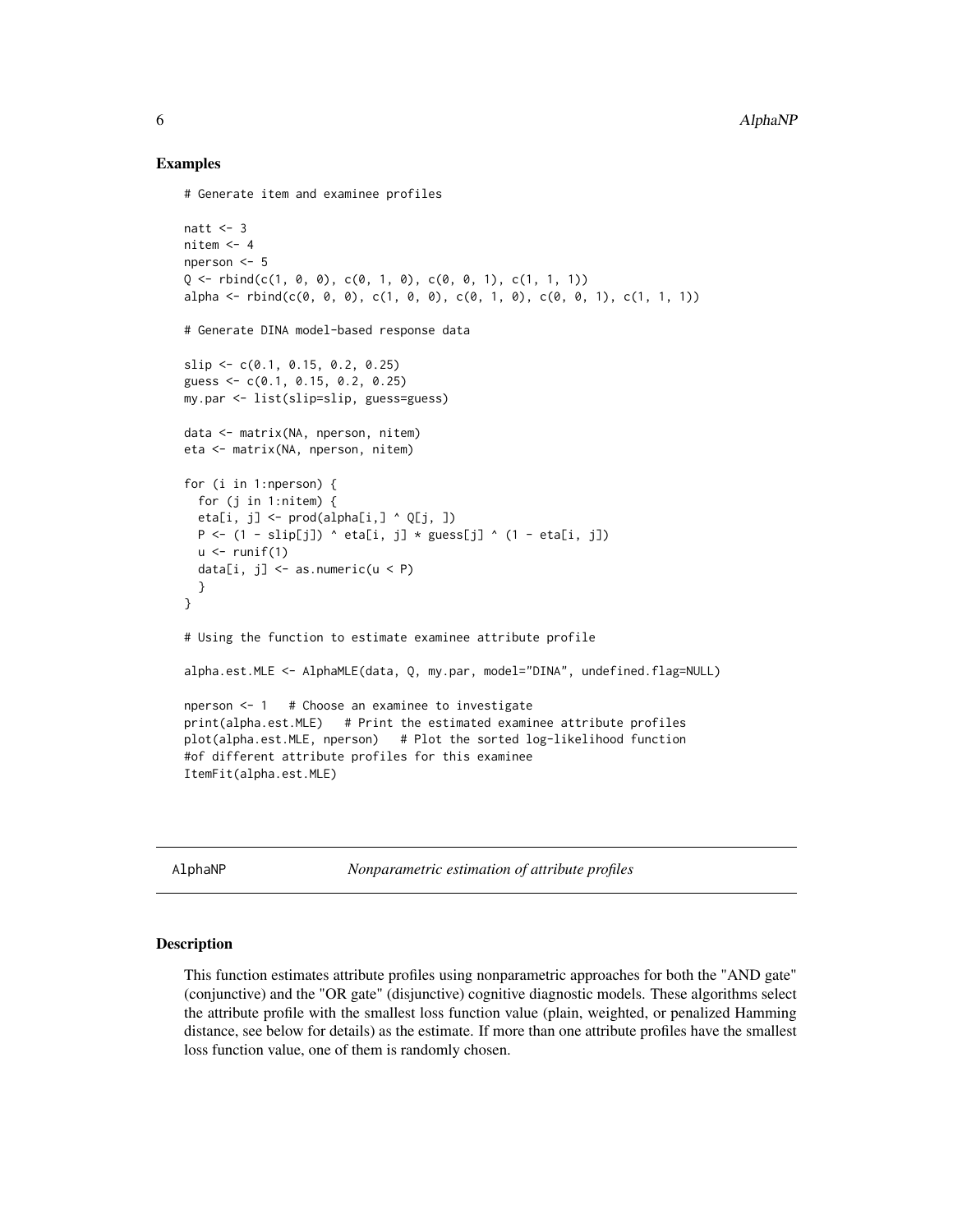#### AlphaNP 7 7

## Usage

```
AlphaNP(Y, Q, gate = c("AND", "OR"), method = c("Hamming", "Weighted","Penalized"), wg = 1, ws = 1)
```
## Arguments

| Y      | A matrix of binary responses. Rows represent persons and columns represent<br>items. 1=correct, 0=incorrect.                                                                                                                                                                                      |
|--------|---------------------------------------------------------------------------------------------------------------------------------------------------------------------------------------------------------------------------------------------------------------------------------------------------|
| Q      | The Q-matrix of the test. Rows represent items and columns represent attributes.<br>1=attribute required by the item, 0=attribute not required by the item.                                                                                                                                       |
| gate   | "AND": the examinee needs to possess all required attributes of an item in order<br>to answer it correctly; "OR": the examinee needs to possess only one of the<br>required attributes of an item in order to answer it correctly.                                                                |
| method | The method of nonparametric estimation. "Hamming": the plain Hamming dis-<br>tance method; "Weighted": the Hamming distance weighted by inversed item<br>variance; "Penalized": the Hamming distance weighted by inversed item vari-<br>ance and specified penalizing weights for guess and slip. |
| wg     | Additional argument for the "penalized" method, wg is the weight assigned to<br>guessing in the DINA or DINO models. A large value of wg results in a stronger<br>impact on Hamming distance (larger loss function values) caused by guessing.                                                    |
| WS     | Additional input for the "penalized" method, ws is the weight assigned to slip-<br>ping in the DINA or DINO models. A large value of ws results in la stronger<br>impact on Hamming distance (larger loss function values) caused by slipping.                                                    |

## Value

| alpha.est   | Estimated attribute profiles. Rows represent persons and columns represent at-<br>tributes. 1=examinee masters the attribute, 0=examinee does not master the<br>attribute.                                                               |
|-------------|------------------------------------------------------------------------------------------------------------------------------------------------------------------------------------------------------------------------------------------|
| est.ideal   | Estimated ideal response to all items by all examinees. Rows represent persons<br>and columns represent items. 1=correct, 0=incorrect.                                                                                                   |
| est.class   | The class number (row index in pattern) for each person's attribute profile. It<br>can also be used for locating the loss function value in loss matrix for the<br>estimated attribute profile for each person.                          |
| n.tie       | Number of ties in the Hamming distance among the candidate attribute profiles<br>for each person. When we encounter ties, one of the tied attribute profiles is<br>randomly chosen.                                                      |
| pattern     | All possible attribute profiles in the search space.                                                                                                                                                                                     |
| loss.matrix | The matrix of the values for the loss function (the plain, weighted, or penalized<br>Hamming distance). Rows represent candidate attribute profiles in the same<br>order with the pattern matrix; columns represent different examinees. |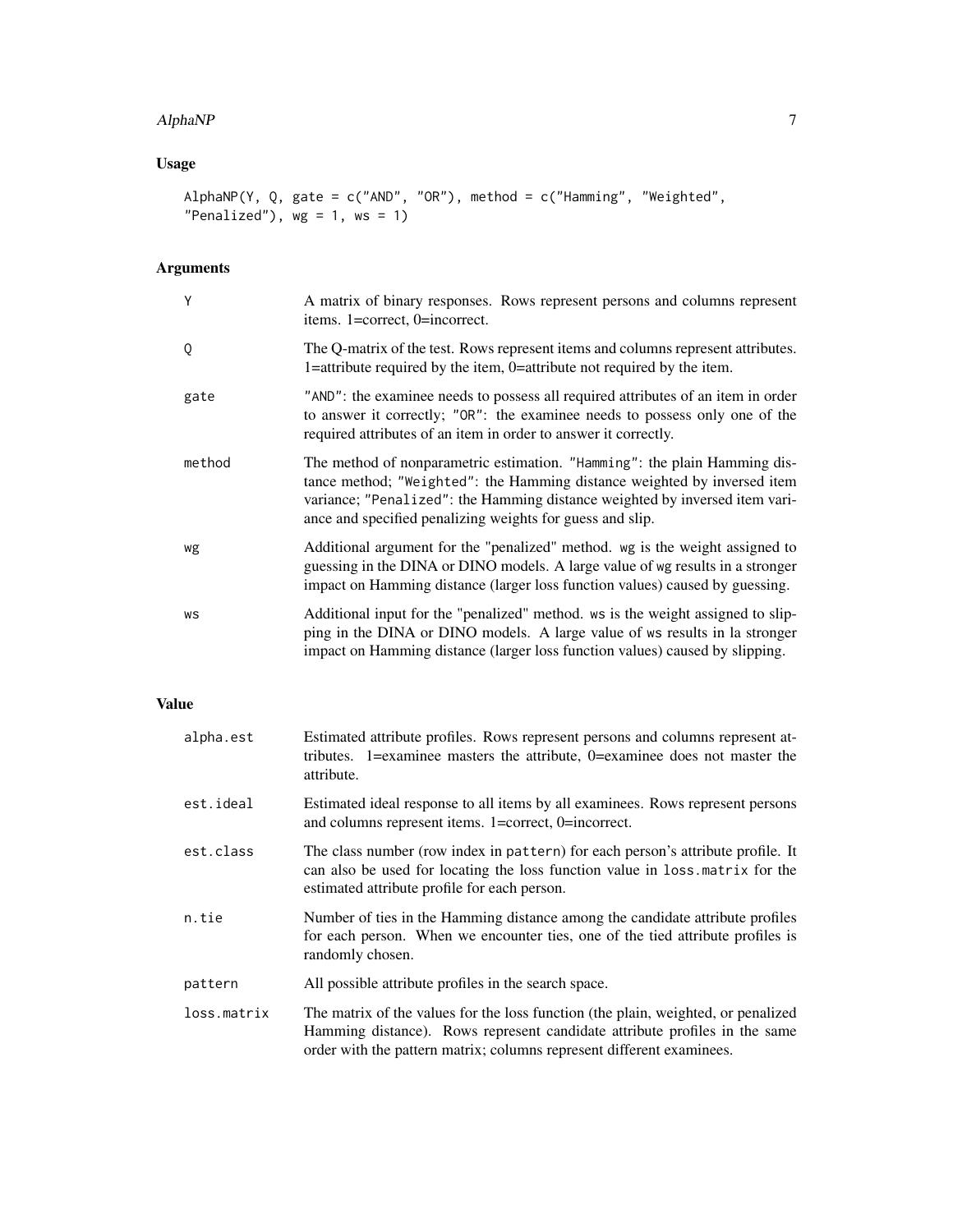#### <span id="page-7-0"></span>References

Chiu, C. (2011). *Flexible approaches to cognitive diagnosis: nonparametric methods and small sample techniques*. Invited session of cognitive diagnosis and item response theory at 2011 Joint Statistical Meeting.

Chiu, C. Y., & Douglas, J. A. (2013). A nonparametric approach to cognitive diagnosis by proximity to ideal response patterns. *Journal of Classification 30*(2), 225-250.

#### See Also

[AlphaMLE](#page-3-1), [JMLE](#page-13-1), [print.AlphaNP](#page-20-1), [plot.AlphaNP](#page-18-1)

#### Examples

# Generate item and examinee profiles

```
natt <-3nitem <-4nperson <- 5
Q \le - rbind(c(1, 0, 0), c(0, 1, 0), c(0, 0, 1), c(1, 1, 1))
alpha <- rbind(c(0, 0, 0), c(1, 0, 0), c(0, 1, 0), c(0, 0, 1), c(1, 1, 1))
# Generate DINA model-based response data
slip <- c(0.1, 0.15, 0.2, 0.25)
guess <- c(0.1, 0.15, 0.2, 0.25)
my.par <- list(slip=slip, guess=guess)
data <- matrix(NA, nperson, nitem)
eta <- matrix(NA, nperson, nitem)
for (i in 1:nperson) {
  for (j in 1:nitem) {
  eta[i, j] \leq prod(alpha[i,] \land Q[j, ])
  P \leftarrow (1 - \text{slip}[j]) \land \text{eta}[i, j] \times \text{guess}[j] \land (1 - \text{eta}[i, j])u \leftarrow runif(1)data[i, j] <- as.numeric(u < P)
  }
}
# Using the function to estimate examinee attribute profile
alpha.est.NP.H <- AlphaNP(data, Q, gate="AND", method="Hamming")
alpha.est.NP.W <- AlphaNP(data, Q, gate="AND", method="Weighted")
alpha.est.NP.P <- AlphaNP(data, Q, gate="AND", method="Penalized", wg=2, ws=1)
nperson <- 1 # Choose an examinee to investigate
print(alpha.est.NP.H) # Print the estimated examinee attribute profiles
plot(alpha.est.NP.H, nperson) # Plot the sorted loss function of different
#attribute profiles for this examinee
ItemFit(alpha.est.NP.H, model="DINA", par=list(slip=slip, guess=guess))
```
ItemFit(alpha.est.NP.W, model="DINA", par=list(slip=slip, guess=guess))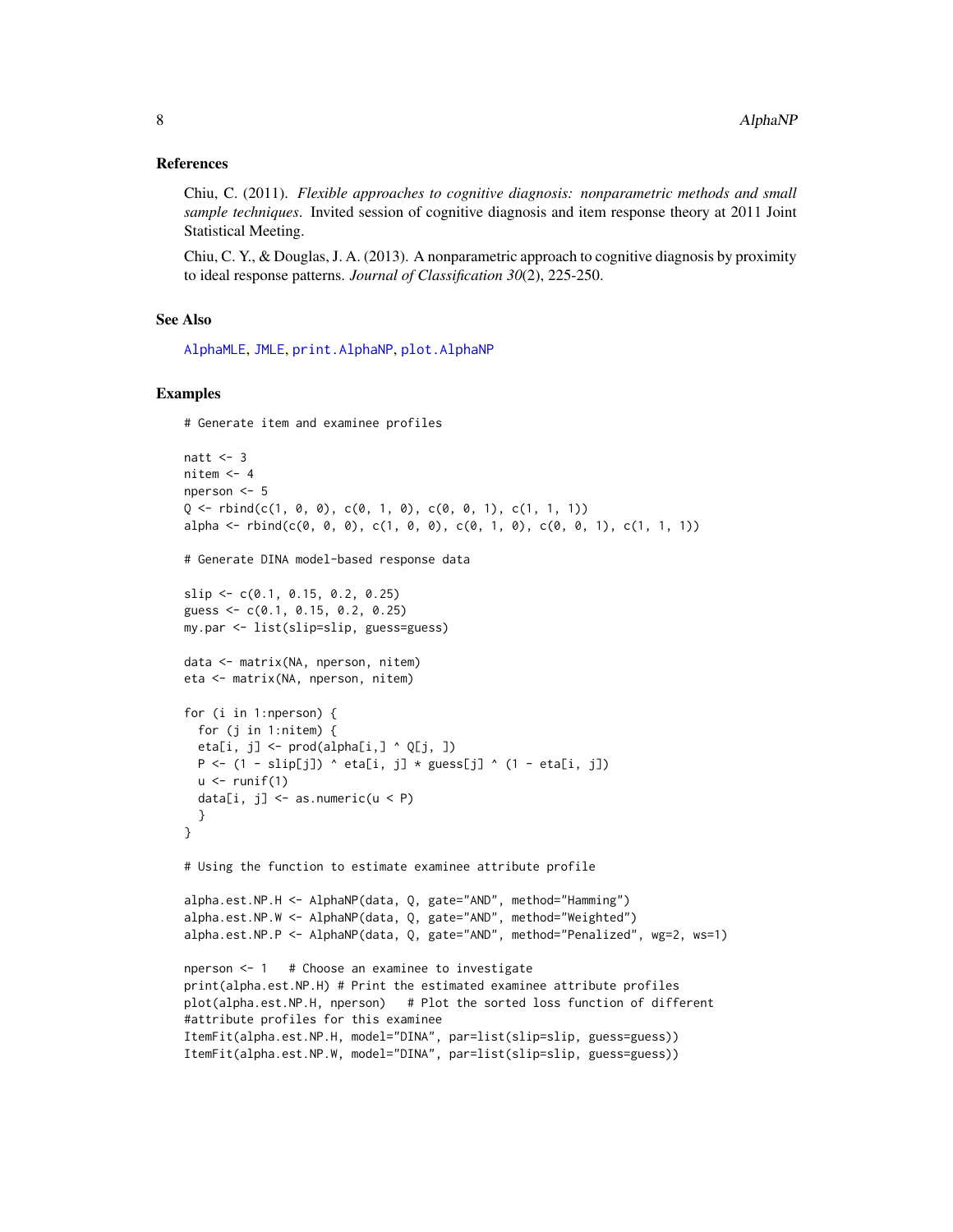<span id="page-8-0"></span>ItemFit(alpha.est.NP.P, model="DINA", par=list(slip=slip, guess=guess))

CDL *Log-likelihood for cognitive diagnostic models*

## Description

This function returns the log-likelihood of a particular examinee's responses to a set of cognitive diagnostic items. Currently supported cognitive diagnostic models include the DINA model, DINO model, NIDA model, G-NIDA model, and R-RUM model. This function is called by the AlphaMLE function and the JMLE function in the package.

## Usage

CDL(Y, Q, par, alpha, model = c("DINA", "DINO", "NIDA", "GNIDA", "RRUM"), undefined.flag)

## Arguments

| Y     | A vector of binary examinee responses. 1=correct, 0=incorrect.                                                                                                                                                                                                                                                                                                                                                                                                                                                                                                                                    |
|-------|---------------------------------------------------------------------------------------------------------------------------------------------------------------------------------------------------------------------------------------------------------------------------------------------------------------------------------------------------------------------------------------------------------------------------------------------------------------------------------------------------------------------------------------------------------------------------------------------------|
| Q     | The Q-matrix of the test. Rows represent items and columns represent attributes.<br>1=attribute required by the item, 0=attribute not required by the item.                                                                                                                                                                                                                                                                                                                                                                                                                                       |
| par   | A list of parameters. DINA & DINO — par $\text{\$slip:}$ a vector of slipping pa-<br>rameters for each item; par\$guess: a vector of guessing parameters for each<br>item. $NIDA$ — par\$slip: a vector of slipping parameters for each attribute;<br>par\$guess: a vector of guessing parameters for each attribute. GNIDA —<br>par\$slip: a matrix (items by attributes) of slipping parameters; par\$guess:<br>a matrix (items by attributes) of guessing parameters. RRUM — par\$pi: a vec-<br>tor of pi parameters for each item; par\$r: a matrix (items by attributes) of r<br>parameters. |
| alpha | A vector of examinee ability profile. 1=examinee masters the attribute, 0=ex-<br>aminee does not master the attribute.                                                                                                                                                                                                                                                                                                                                                                                                                                                                            |
| model | Currently supports five models: "DINA", "DINO", "NIDA", "GNIDA", and "RRUM".<br>The default is "DINA".                                                                                                                                                                                                                                                                                                                                                                                                                                                                                            |
|       | undefined. flag A binary vector indicating whether the parameters of each item are undefined.<br>1=undefined, 0=defined.                                                                                                                                                                                                                                                                                                                                                                                                                                                                          |

## Value

loglike The log likelihood function value for the given data.

#### See Also

[AlphaMLE](#page-3-1), [JMLE](#page-13-1)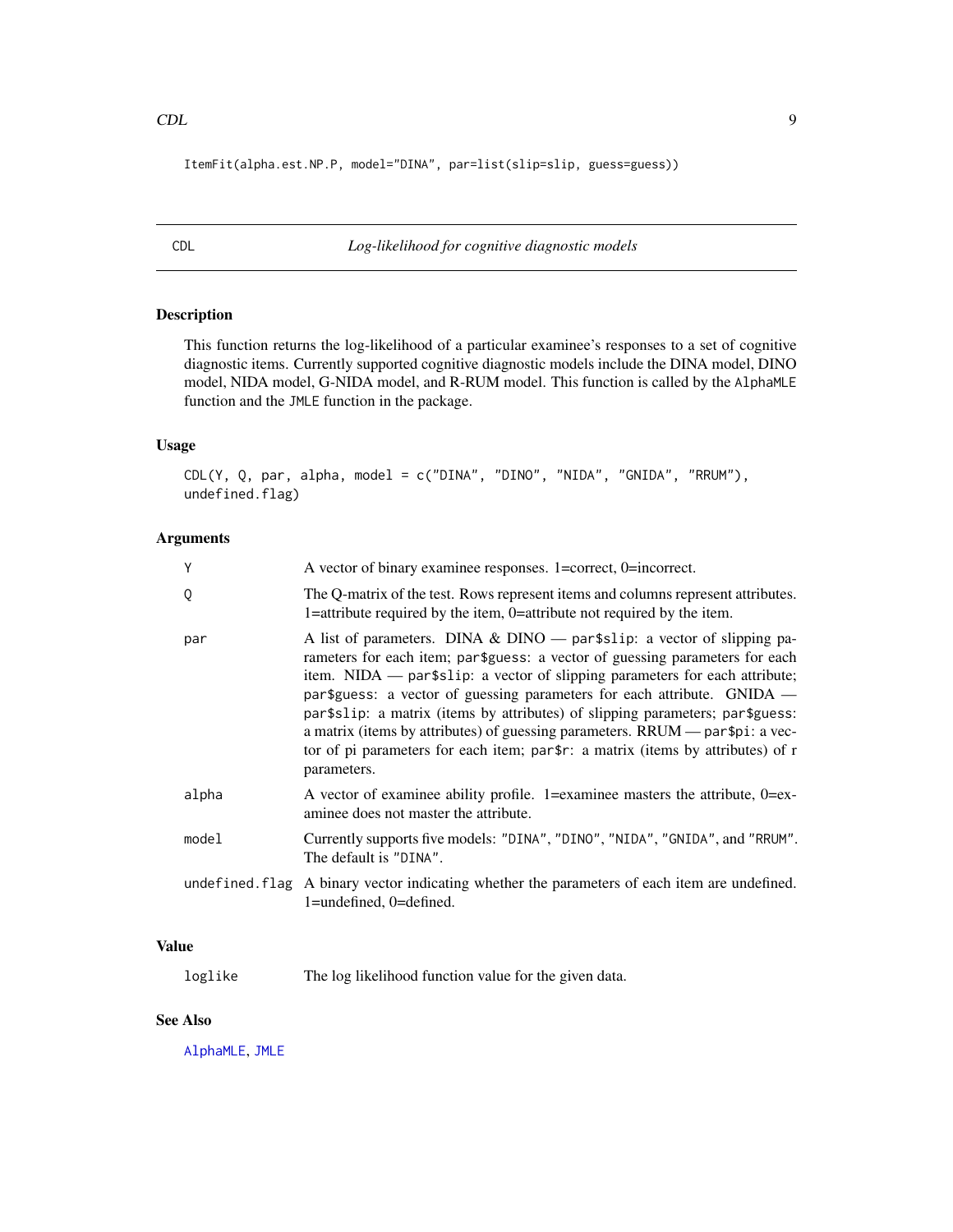#### Examples

```
# Generate item and examinee profiles
nitem <-4Q \leftarrow \text{rbind}(c(1, 0, 0), c(0, 1, 0), c(0, 0, 1), c(1, 1, 1))alpha <- c(1, 0, 0)# Generate DINA model-based response data
slip \leq rep(0.1, nitem)
guess \leq rep(0.1, nitem)
my.par <- list(slip=slip, guess=guess)
data <- NA
eta <- NA
for (i in 1:nitem) {
  eta[i] <- prod(alpha ^ Q[i, ])
  P \leftarrow (1 - \text{slip}[i]) \land \text{eta}[i] \times \text{guess}[i] \land (1 - \text{eta}[i])u \leftarrow runif(1)data[i] \leq as.numeric(u \leq P)
}
# Using the function to compute the log-likelihood of the given data
CDL(data, Q, my.par, alpha, model="DINA", undefined.flag=rep(0, nitem))
```
CDP *Probability of correct response for cognitive diagnostic models*

## Description

This function returns the model-predicted probability of correct response of one item for one person given the item parameters, Q vector, and alpha vector. Currently supported cognitive diagnostic models include the DINA model, DINO model, NIDA model, G-NIDA model, and R-RUM model. This function is called by the ItemFit function in the package.

## Usage

```
CDP(Q, par, alpha, model = c("DINA", "DINO", "NIDA", "GNIDA", "RRUM"))
```
#### Arguments

|     | The Q-vector of the item. Columns represent attributes. 1=attribute required by |
|-----|---------------------------------------------------------------------------------|
|     | the item, 0=attribute not required by the item.                                 |
| par | A list of parameters. DINA & DINO — par $\text{fslip}:$ a scaler slip parameter |
|     | for the item; par \$guess: a scaler guessing parameter for the item. NIDA —     |
|     | part slip: a vector of slip parameters for each attribute; part guess: a vector |

<span id="page-9-0"></span>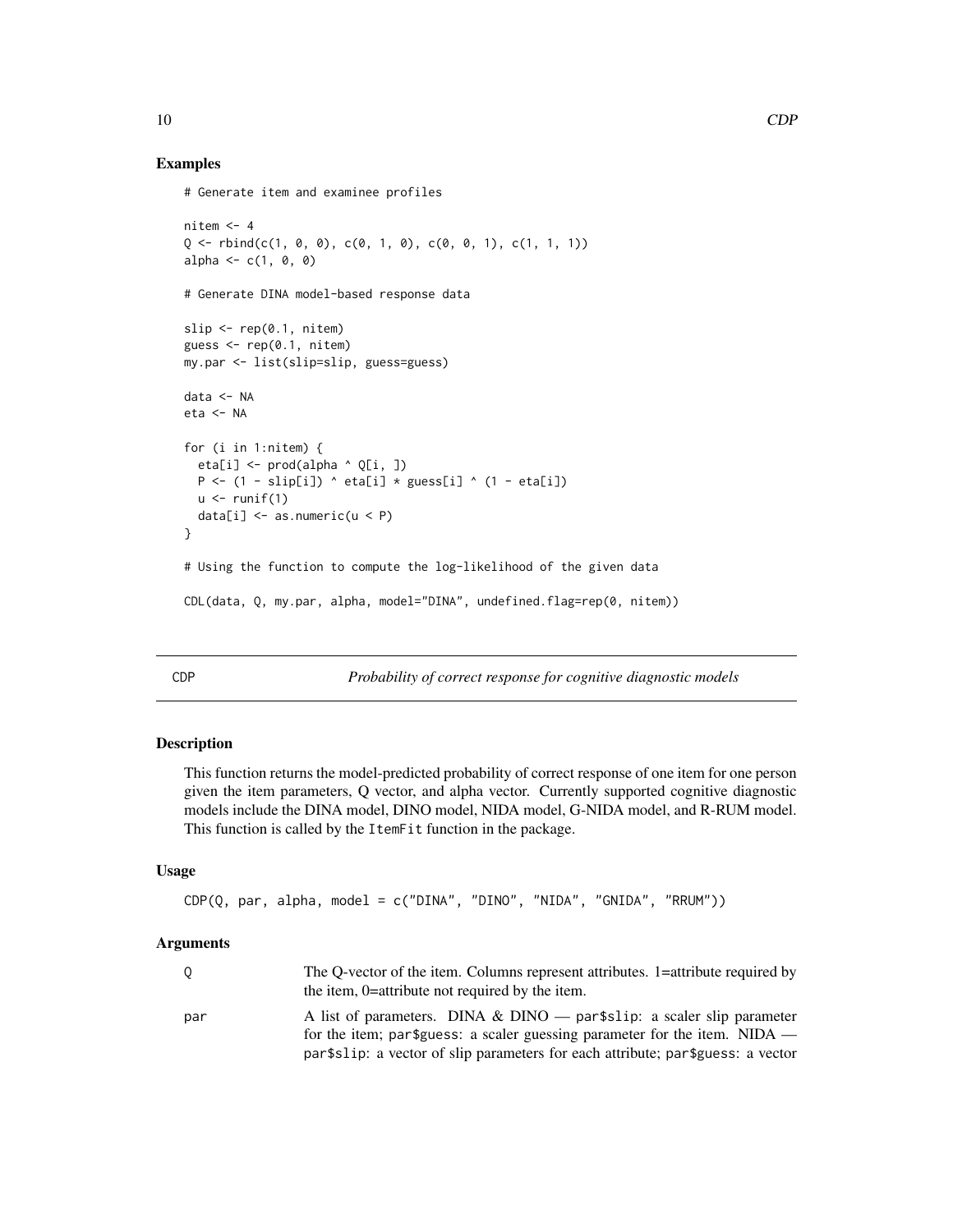<span id="page-10-0"></span>

|       | of guessing parameters for each attribute. GNIDA — part slip: a vector of slip                                            |
|-------|---------------------------------------------------------------------------------------------------------------------------|
|       | parameters for each attribute for the item; par \$guess: a vector of guessing pa-                                         |
|       | rameters for each attribute for the item. RRUM — par\$pi: a scaler pi parameter                                           |
|       | for the item; par\$r: a vector of r parameters for each attribute for the item.                                           |
| alpha | A vector of examinee ability profile. 1=examinee masters the attribute, $0=$ ex-<br>aminee does not master the attribute. |
| model | Currently supports five models: "DINA", "DINO", "NIDA", "GNIDA", and "RRUM".<br>The default is "DINA".                    |
|       |                                                                                                                           |

## Value

P The probability of correct response for the item by the person.

#### Examples

# Generate item and examinee profiles

```
Q \leftarrow c(1, 0, 0)alpha \leq -c(1, 0, 0)slip \leq 0.2guess <- 0.1
my.par <- list(slip=slip, guess=guess)
CDP(Q, my.par, alpha, model="DINA")
```
Data.DINA *Example dataset generated using DINA model*

#### Description

This dataset is a list containing components generated using DINA model, which can be used to test out the estimation functions in the package.

\$Q: The Q matrix. Numerical, 20 (item) by 3 (attribute). Binary values: 1=attribute required by the item, 0=attribute not required by the item.

\$response: The examinee responses to all items. Numerical, 300 (examinee) by 20 (item). Binary values: 1=correct, 0=incorrect.

\$true.alpha: The true examinee ability profiles. Numerical, 300 (examinee) by 3 (attribute). Binary values: 1=examinee masters the attribute, 0=examinee does not master the attribute.

\$true.par\$slip: The true slipping parameters for each item. Numerical, vector of 20.

\$true.par\$guess: The true guessing parameters for each item. Numerical, vector of 20.

#### Usage

data(Data.DINA)

#### Format

The format is: List of 4 elements.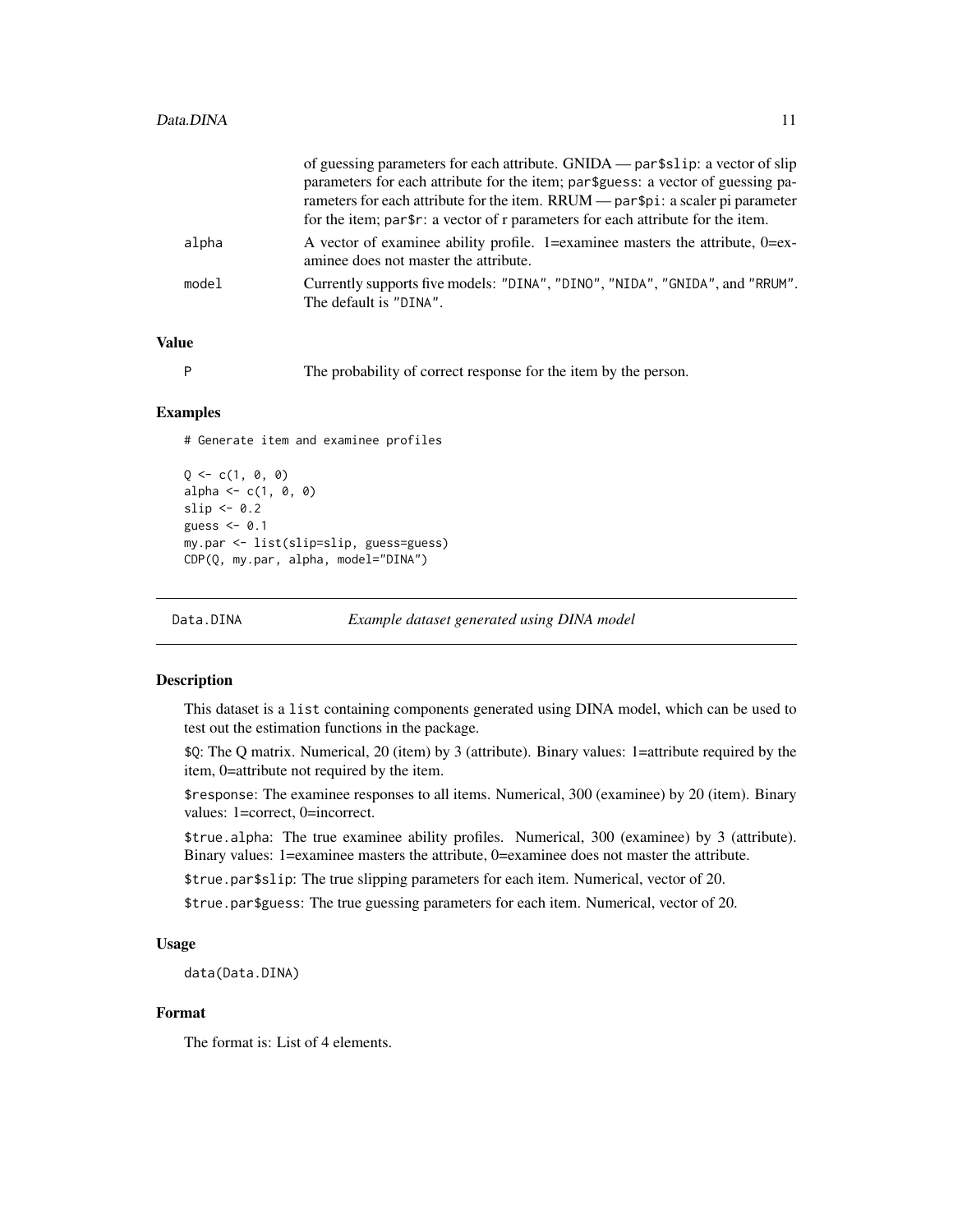<span id="page-11-0"></span>

#### Description

This dataset is a list containing components generated using DINO model, which can be used to test out the estimation functions in the package.

\$Q: The Q matrix. Numerical, 20 (item) by 3 (attribute). Binary values: 1=attribute required by the item, 0=attribute not required by the item.

\$response: The examinee responses to all items. Numerical, 300 (examinee) by 20 (item). Binary values: 1=correct, 0=incorrect.

\$true.alpha: The true examinee ability profiles. Numerical, 300 (examinee) by 3 (attribute). Binary values: 1=examinee masters the attribute, 0=examinee does not master the attribute.

\$true.par\$slip: The true slipping parameters for each item. Numerical, vector of 20.

\$true.par\$guess: The true guessing parameters for each item. Numerical, vector of 20.

#### Usage

data(Data.DINO)

#### Format

The format is: List of 4 elements.

Data.Qrefine *Example dataset used for the* Qrefine *function*

#### Description

This dataset is a list containing components that can be used for the Qrefine function. The response marix is generated using the DINA model.

\$mis.Q: The mis-specified Q matrix. Numerical, 20 (item) by 3 (attribute). Binary values: 1=attribute required by the item, 0=attribute not required by the item.

\$true.Q: The true Q-matrix. Numerical, 20 (item) by 3 (attribute). Binary values: 1=attribute required by the item, 0=attribute not required by the item.

\$response: The examinee responses to all items, generated using the true Q-matrix. Numerical, 300 (examinee) by 20 (item). Binary values: 1=correct, 0=incorrect.

\$true.alpha: The true examinee ability profiles. Numerical, 300 (examinee) by 3 (attribute). Binary values: 1=examinee masters the attribute, 0=examinee does not master the attribute.

\$true.par\$slip: The true slipping parameters for each item. Numerical, vector of 20.

\$true.par\$guess: The true guessing parameters for each item. Numerical, vector of 20.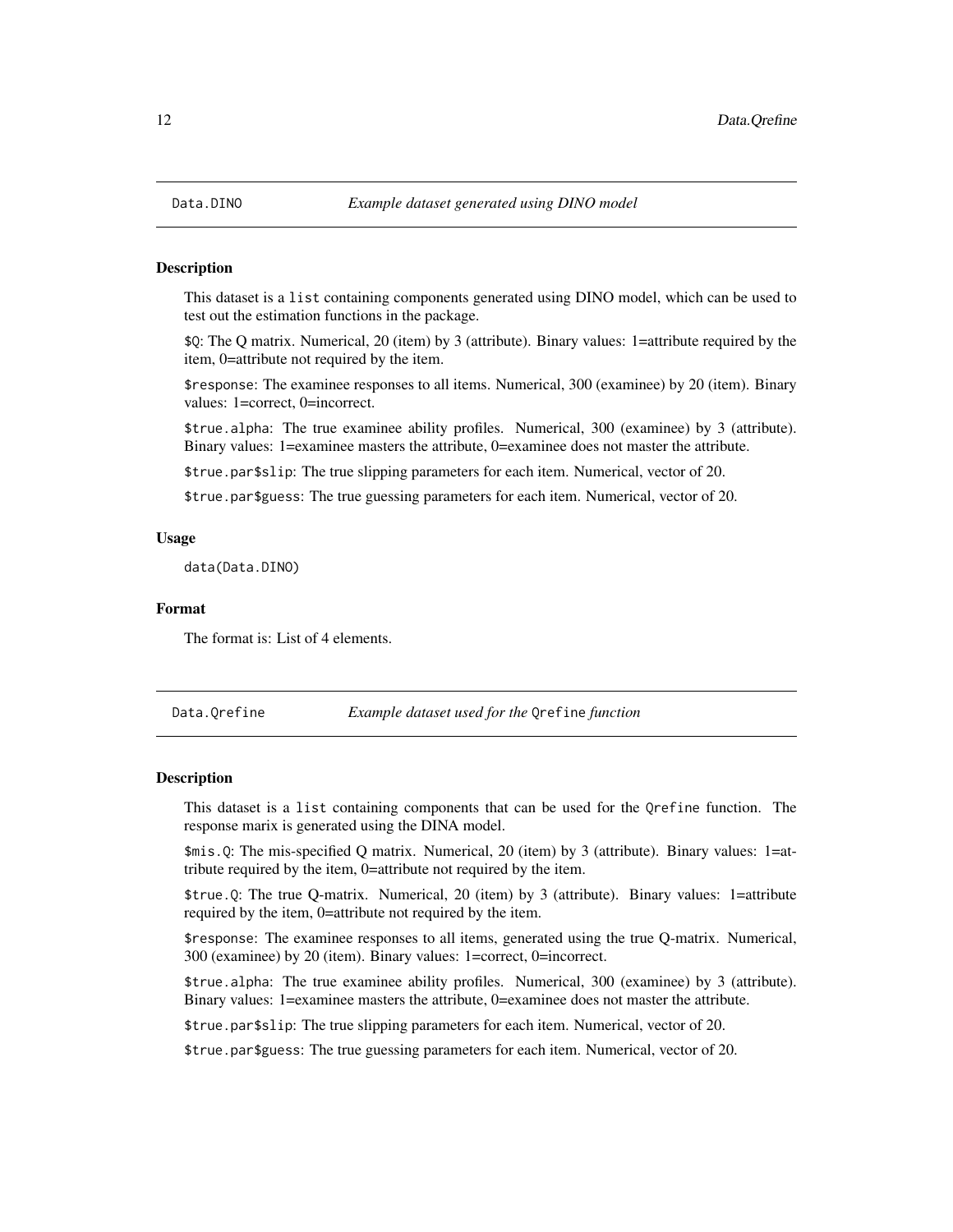#### <span id="page-12-0"></span>ItemFit 13

## Usage

data(Data.Qrefine)

## Format

The format is: List of 5 elements.

| ItemFit | Compute item fit statistics for outputs generated by estimation func- |
|---------|-----------------------------------------------------------------------|
|         | tions in the package                                                  |

## Description

This function computes item fit statistics for outputs generated by estimation functions in the package, including [AlphaNP](#page-5-1), [AlphaMLE](#page-3-1), [ParMLE](#page-16-1), and[JMLE](#page-13-1). The function currently provides the RMSEA and Chi-square item fit statistics.

## Usage

ItemFit(x, model=NULL, par=NULL)

## Arguments

| X            | The output from the function (The list of all outputs).                                                                                                                                                                                                                                                                                                                                                                                                                                                                                                                                                                                                                        |
|--------------|--------------------------------------------------------------------------------------------------------------------------------------------------------------------------------------------------------------------------------------------------------------------------------------------------------------------------------------------------------------------------------------------------------------------------------------------------------------------------------------------------------------------------------------------------------------------------------------------------------------------------------------------------------------------------------|
| model        | This needs to be additionally specified only when x is output from AlphaNP.<br>Currently support five models: "DINA", "DINO", "NIDA", "GNIDA", and "RRUM".                                                                                                                                                                                                                                                                                                                                                                                                                                                                                                                     |
| par          | This needs to be additionally specified only when x is output from AlphaNP. A<br>list of parameters. DINA & DINO — par $\frac{2}{3}$ zip: a vector of slipping parameters<br>for each item; par\$guess: a vector of guessing parameters for each item. NIDA<br>- par \$ slip: a vector of slipping parameters for each attribute; par \$ guess: a<br>vector of guessing parameters for each attribute. GNIDA — par\$s1ip: a matrix<br>(items by attributes) of slipping parameters; par \$guess: a matrix (items by<br>attributes) of guessing parameters. RRUM — par\$pi: a vector of pi parameters<br>for each item; par\$r: a matrix (items by attributes) of r parameters. |
| <b>Value</b> |                                                                                                                                                                                                                                                                                                                                                                                                                                                                                                                                                                                                                                                                                |
| <b>RMSEA</b> | The model-based root mean square error of approximation (Kunina-Habenicht<br>et al., 2012) of each item based on the estimated or given item parameter, Q-<br>vector, and alpha matrix.                                                                                                                                                                                                                                                                                                                                                                                                                                                                                        |
| Chisq        | The Q1 Chi-square statistic (Wang et al., 2015; Yen, 1981) of each item based<br>on the estimated or given item parameter, Q-vector, and alpha matrix.                                                                                                                                                                                                                                                                                                                                                                                                                                                                                                                         |
| Chisq.p      | The p-values for the Chi-square statistic for each item.                                                                                                                                                                                                                                                                                                                                                                                                                                                                                                                                                                                                                       |

Chisq.df The degrees of freedom for the Chi-square statistic for each item.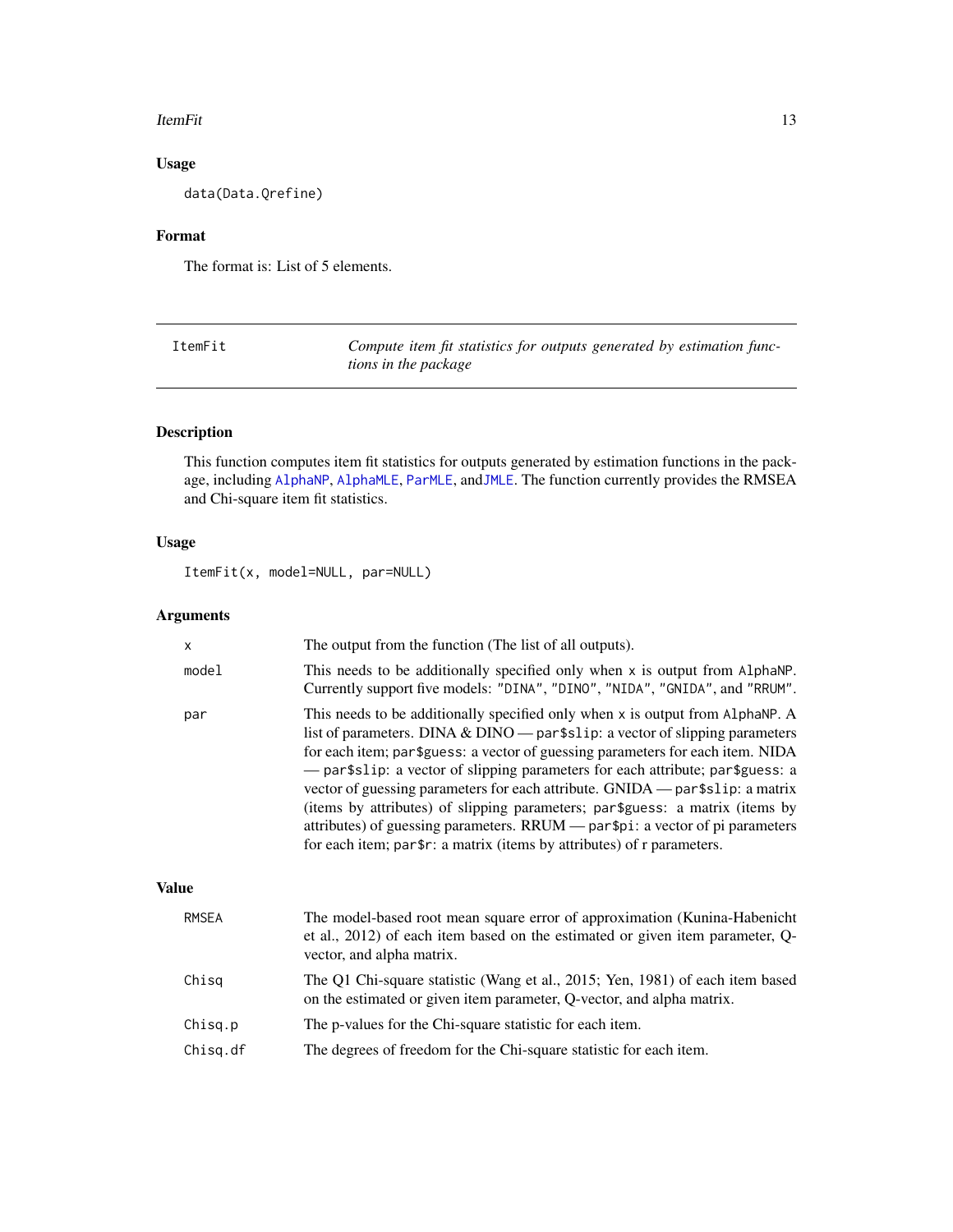#### <span id="page-13-0"></span>References

Kunina-Habenicht, O., Rupp, A. A., & Wilhelm, O. (2012). The Impact of Model Misspecification on Parameter Estimation and Item-Fit Assessment in Log0Linear Diagnostic Classification Models. *Journal of Educational Measurement, 49*(1), 59-81.

Wang, C., Shu, Z., Shagn, Z., & Xu, G. (2015). Assessing Item-Level Fit for the DINA Model. *Applied Psychological Measurement*, 1-14.

Yen, W. M. (1981). Using Simulation Results to Choose a Latent Trait Model. *Applied Psychological Measurement, 5*, 245-262.

#### See Also

[AlphaNP](#page-5-1), [AlphaMLE](#page-3-1), [ParMLE](#page-16-1), [JMLE](#page-13-1)

#### Examples

# See examples in AlphaNP, AlphaMLE, ParMLE, and JMLE.

<span id="page-13-1"></span>JMLE *Joint maximum likelihood estimation of item parameters and examinee attribute profiles*

#### **Description**

This function returns joint maximum likelihood estimates of item parameters and examinee attribute profiles in cognitive diagnostic models. The algorithm starts from the nonparametric estimation of attribute profiles, implemented by the AlphaNP function, and then iteratively estimates item parameters and attribute profiles using conditional maximum likelihood estimation until the algorithm converges. Currently supported models include the DINA model, the DINO model, he NIDA model, the G-NIDA model, and the R-RUM model.

#### Usage

```
JMLE(Y, Q, model = c("DINA", "DINO", "NIDA", "GNIDA", "RRUM"),
NP.method = c("Weighted", "Hamming", "Penalized"), wg=1, ws=1,
conv.crit.par = 0.001, conv.crit.att = 0.01, max.ite = 100)
```
#### Arguments

|       | A matrix of binary responses. Rows represent persons and columns represent<br>items. 1=correct, 0=incorrect.                                                |
|-------|-------------------------------------------------------------------------------------------------------------------------------------------------------------|
| 0     | The Q-matrix of the test. Rows represent items and columns represent attributes.<br>1=attribute required by the item, 0=attribute not required by the item. |
| model | Currently support five models: "DINA", "DINO", "NIDA", "GNIDA", and "RRUM".<br>The default is "DINA".                                                       |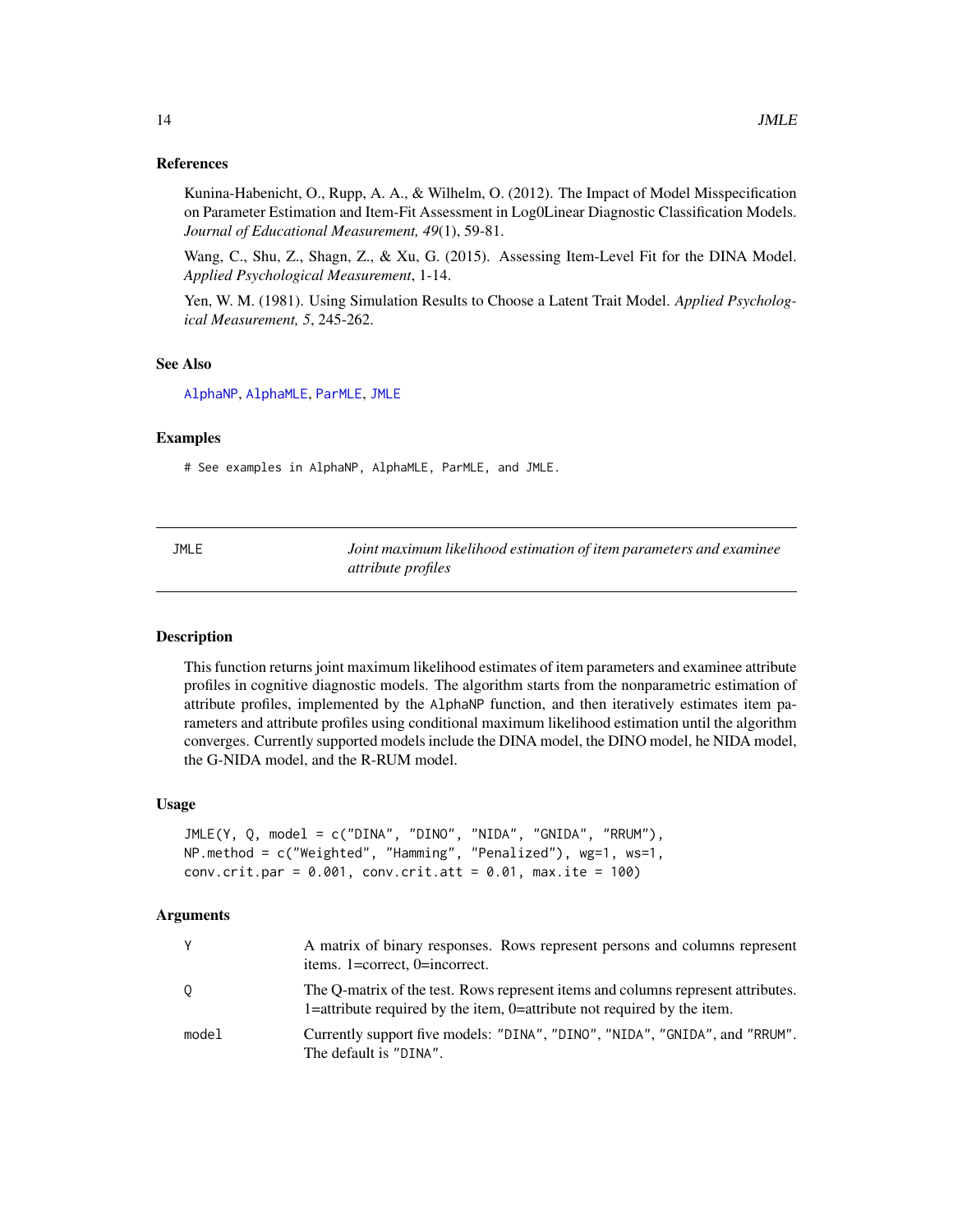| NP.method     | The method of the nonparametric estimation in the initial stage. "Hamming": the<br>plain Hamming distance method; "Weighted": the Hamming distance weighted<br>by inversed item variance; "Penalized": the Hamming distance weighted by<br>inversed item variance and specified penalizing weights for guess and slip. The<br>default is "Weighted". |
|---------------|------------------------------------------------------------------------------------------------------------------------------------------------------------------------------------------------------------------------------------------------------------------------------------------------------------------------------------------------------|
| wg            | Additional argument for the "penalized" NP method, wg is the weight assigned<br>to guessing in the DINA or DINO models. A large value of wg results in a<br>stronger impact on Hamming distance (larger loss function values) caused by<br>guessing.                                                                                                 |
| WS            | Additional input for the "penalized" NP method. ws is the weight assigned to<br>slipping in the DINA or DINO models. A large value of ws results in la stronger<br>impact on Hamming distance (larger loss function values) caused by slipping.                                                                                                      |
| conv.crit.par | The critical value for the maximum absolute change in all item parameters val-<br>ues to determine convergence.                                                                                                                                                                                                                                      |
| conv.crit.att | The critical value for the percentage of examinee attribute profiles that are changed<br>to determine convergence.                                                                                                                                                                                                                                   |
| max.ite       | The maximum number of iterations allowed.                                                                                                                                                                                                                                                                                                            |

## Value

| alpha.est      | JMLE estimates of examinee attribute profiles. Rows represent persons and<br>columns represent attributes. 1=examinee masters the attribute, 0=examinee<br>does not master the attribute.                                                                                                                                                                                                                                             |
|----------------|---------------------------------------------------------------------------------------------------------------------------------------------------------------------------------------------------------------------------------------------------------------------------------------------------------------------------------------------------------------------------------------------------------------------------------------|
| par.est        | JMLE estimates of item parameters, including par . est\$slip, par . est\$guess,<br>par.est\$se.slip, and par.est\$se.guess for the DINA, DINO, NIDA, and<br>GNIDA models, and par.est\$pi, par.est\$r, par.est\$se.pi and par.est\$se.r<br>for the R-RUM model. Note that for the G-NIDA model and the R-RUM model,<br>the item parameter estimates and standard errors are not available for the entries<br>where the Q-matrix is 0. |
| n.tie          | Number of ties in the final log-likelihood among the candidate attribute profiles<br>for each person. When we encounter ties, one of the tied attribute profiles is<br>randomly chosen.                                                                                                                                                                                                                                               |
| undefined.flag | A binary vector indicating whether the parameters of each item are undefined.<br>1=undefined, 0=defined.                                                                                                                                                                                                                                                                                                                              |
| loglike        | The final overall log-likelihood value from the estimated item parameters and<br>attribute profiles based on the specified model.                                                                                                                                                                                                                                                                                                     |
| convergence    | A message on whether the algorithm converged.                                                                                                                                                                                                                                                                                                                                                                                         |
| n.ite          | Number of iterations performed.                                                                                                                                                                                                                                                                                                                                                                                                       |
|                | loglike matrix The values for the log-likelihood function in the last iteration for each candidate<br>attribute profile by each person. Rows represent candidate attribute profiles in<br>the same order with the pattern matrix; columns represent different examinees.                                                                                                                                                              |
| est.class      | The final class number (row index in pattern) for each person's attribute pro-<br>file. It can also be used for locating the log-likelihood value in loglike.matrix<br>for the estimated attribute profile for each person.                                                                                                                                                                                                           |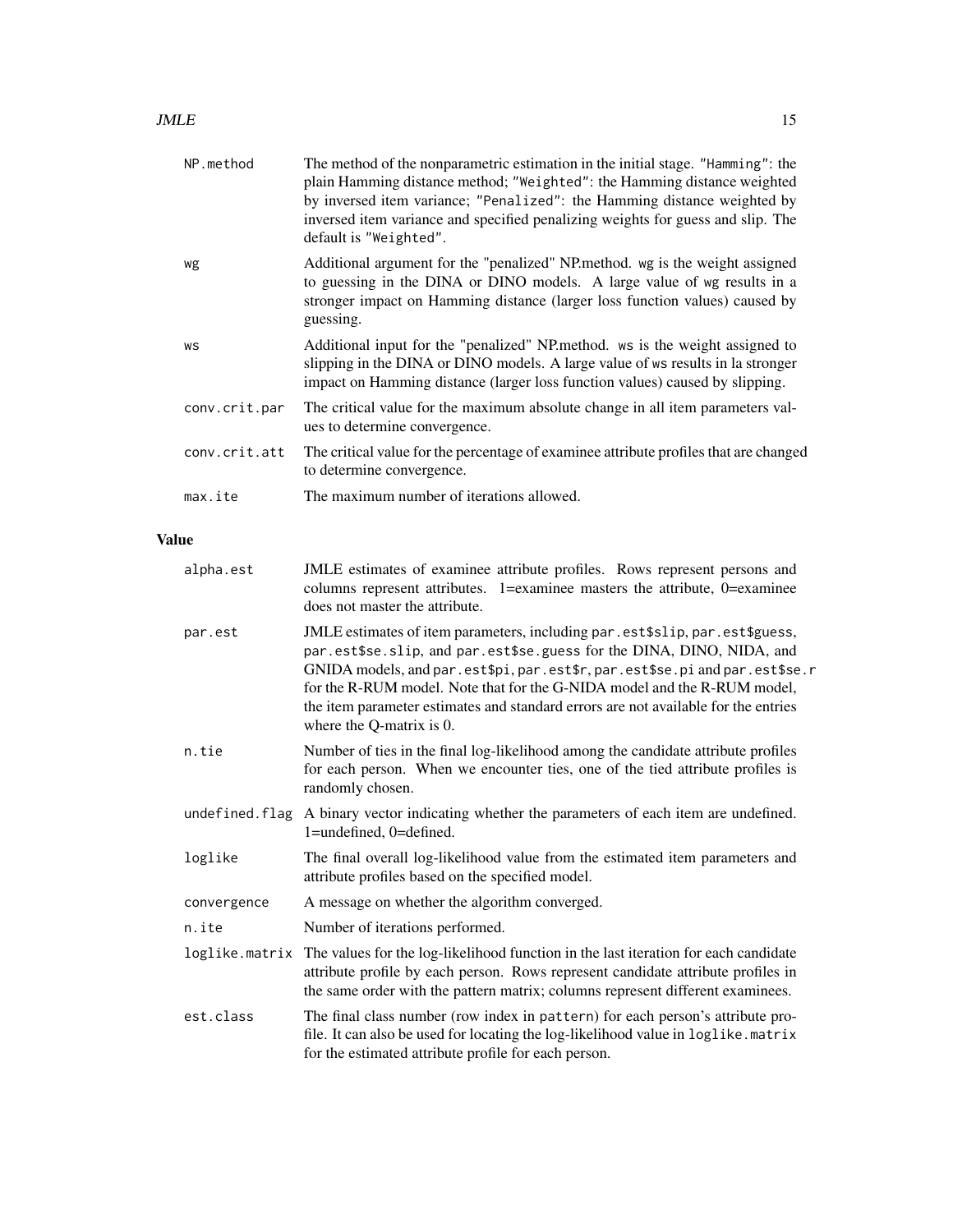<span id="page-15-0"></span>

|              | NP. loss. matrix The values for the loss function of the nonparametric estimation of Alpha. Rows<br>represent candidate attribute profiles in the same order with the pattern matrix;<br>columns represent different examinees.                                       |
|--------------|-----------------------------------------------------------------------------------------------------------------------------------------------------------------------------------------------------------------------------------------------------------------------|
| NP.alpha.est | The estimates of examinee attribute profiles from the initial nonparameteric es-<br>timation.                                                                                                                                                                         |
| NP.est.class | The class number (row index in pattern) for each person's attribute profile from<br>the initial nonparametric classification. It can also be used for locating the loss<br>function value in NP. loss. matrix for the estimated attribute profile for each<br>person. |
| pattern      | All possible attribute profiles in the search space.                                                                                                                                                                                                                  |
| model        | The chosen model.                                                                                                                                                                                                                                                     |
| 0            | The O-matrix of the test.                                                                                                                                                                                                                                             |
|              |                                                                                                                                                                                                                                                                       |

#### References

Chiu, C. (2011). *Flexible approaches to cognitive diagnosis: nonparametric methods and small sample techniques*. Invited session of cognitive diagnosis and item response theory at 2011 Joint Statistical Meeting.

Chiu, C. Y., & Douglas, J. A. (2013). A nonparametric approach to cognitive diagnosis by proximity to ideal response patterns. *Journal of Classification 30*(2), 225-250.

#### See Also

[AlphaMLE](#page-3-1), [AlphaNP](#page-5-1), [ParMLE](#page-16-1), [print.JMLE](#page-20-1), [plot.JMLE](#page-18-1)

#### Examples

```
data("Data.DINA")
JMLE.result <- JMLE(Data.DINA$response, Data.DINA$Q, model="DINA", conv.crit.par=0.001,
conv.crit.att=0.001, max.ite=100)
print(JMLE.result) # Print the estimated item parameters, standard errors,
#and examinee attribute profiles
plot(JMLE.result, nperson=1) # Plot the sorted loss function of different
#attribute profiles for this examinee
ItemFit(JMLE.result)
ModelFit(JMLE.result)
```
ModelFit *Compute overall model fit statistics for outputs generated by estimation functions in the package*

#### Description

This function computes overall model fit statistics for outputs generated by estimation functions in the package, including [ParMLE](#page-16-1) and [JMLE](#page-13-1). The function currently provides the AIC and BIC statistics.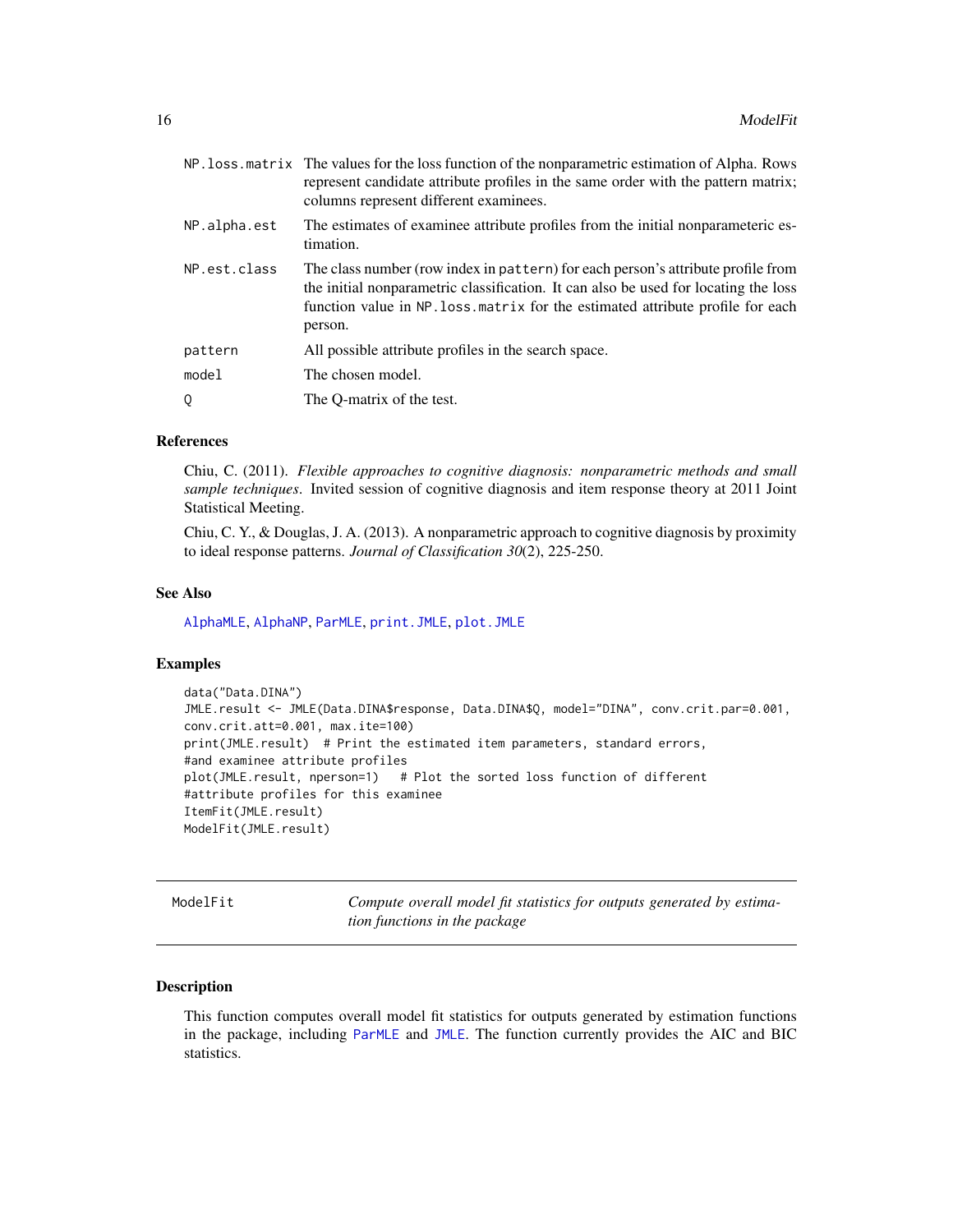#### <span id="page-16-0"></span> $ParMLE$  17

## Usage

ModelFit(x)

#### Arguments

| The output from the function (The list of all outputs). |
|---------------------------------------------------------|
|                                                         |

## Value

| AIC | The AIC statistic of the overall model. See the reference for details. |
|-----|------------------------------------------------------------------------|
| BIC | The BIC statistic of the overall model. See the reference for details. |

## References

Chen, J. de la Torre, J., & Zhang, Z. (2013). Relative and absolute fit evaluation in cognitive diagnosis modeling. *Journal of Educational Measurement, 50*, 123-140.

## See Also

[ParMLE](#page-16-1), [JMLE](#page-13-1)

#### Examples

# See examples in ParMLE and JMLE.

<span id="page-16-1"></span>ParMLE *Maximum likelihood estimation of item parameters for cognitive diagnostic models.*

#### Description

This function returns maximum likelihood estimates of item parameters for cognitive diagnostic models when examinee ability patterns are known. This function can either be used independently or called in the [JMLE](#page-13-1) function. Currently supported cognitive diagnostic models include the DINA model, the DINO model, the NIDA model, the G-NIDA model, and the R-RUM model.

## Usage

```
ParMLE(Y, Q, alpha, model = c("DINA", "DINO", "NIDA", "GNIDA", "RRUM"))
```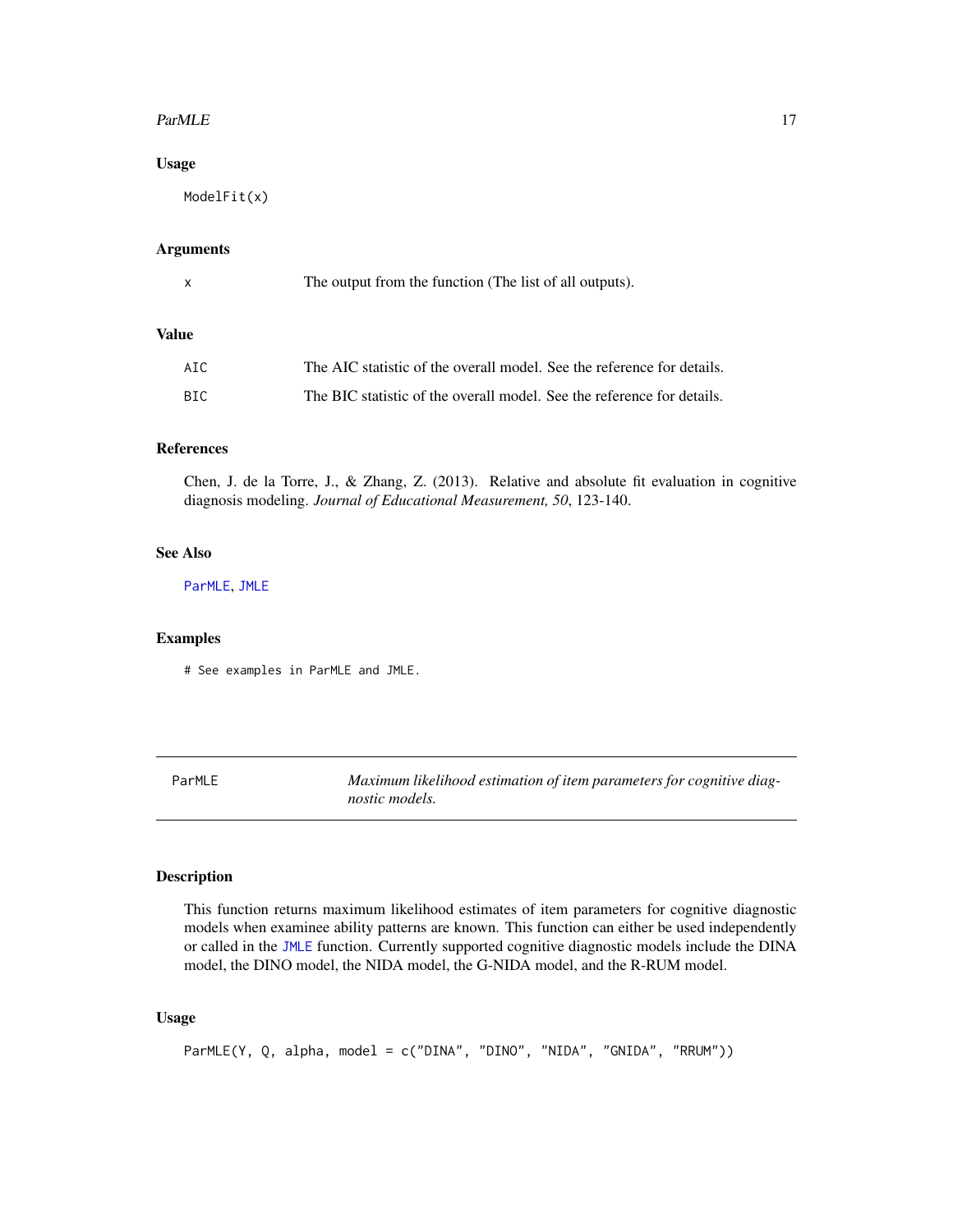## <span id="page-17-0"></span>Arguments

| Y     | A matrix of binary responses. Rows represent persons and columns represent<br>items. 1=correct, 0=incorrect.                                                              |
|-------|---------------------------------------------------------------------------------------------------------------------------------------------------------------------------|
| Q     | The Q-matrix of the test. Rows represent items and columns represent attributes.<br>1=attribute required by the item, 0=attribute not required by the item.               |
| alpha | Examinee attribute profiles. Rows represent persons and columns represent at-<br>tributes. 1=examinee masters the attribute, 0=examinee does not master the<br>attribute. |
| model | Currently support five models: "DINA", "DINO", "NIDA", "GNIDA", and "RRUM".<br>The default is "DINA".                                                                     |

## Value

For the DINA, DINO, and NIDA models:

| slip     | a vector of slip parameters.                             |
|----------|----------------------------------------------------------|
| guess    | a vector of guessing parameters.                         |
| se.slip  | a vector of the standard errors for slip parameters.     |
| se.guess | a vector of the standard errors for guessing parameters. |
|          |                                                          |

## For the G-NIDA model:

| slip     | a matrix (# items by # attributes) of slip parameters.                             |
|----------|------------------------------------------------------------------------------------|
| guess    | a matrix (# items by # attributes) of guessing parameters.                         |
| se.slip  | a matrix (# items by # attributes) of the standard errors for slip parameters.     |
| se.guess | a matrix (# items by # attributes) of the standard errors for guessing parameters. |
|          |                                                                                    |

For the R-RUM model:

| рi    | a vector of pi parameters for each item.                                    |
|-------|-----------------------------------------------------------------------------|
|       | a matrix (# items by # attributes) of r parameters.                         |
| se.pi | a vector of the standard errors for pi parameters.                          |
| se.r  | a matrix (# items by # attributes) of the standard errors for r parameters. |
|       |                                                                             |

Note that for the G-NIDA model and the R-RUM model, the item parameter estimates and standard errors are not available for the entries where the Q-matrix is 0.

Additionally, for all models:

| model    | The chosen model.         |
|----------|---------------------------|
| $\Omega$ | The O-matrix of the test. |

## See Also

[JMLE](#page-13-1), [print.ParMLE](#page-20-1)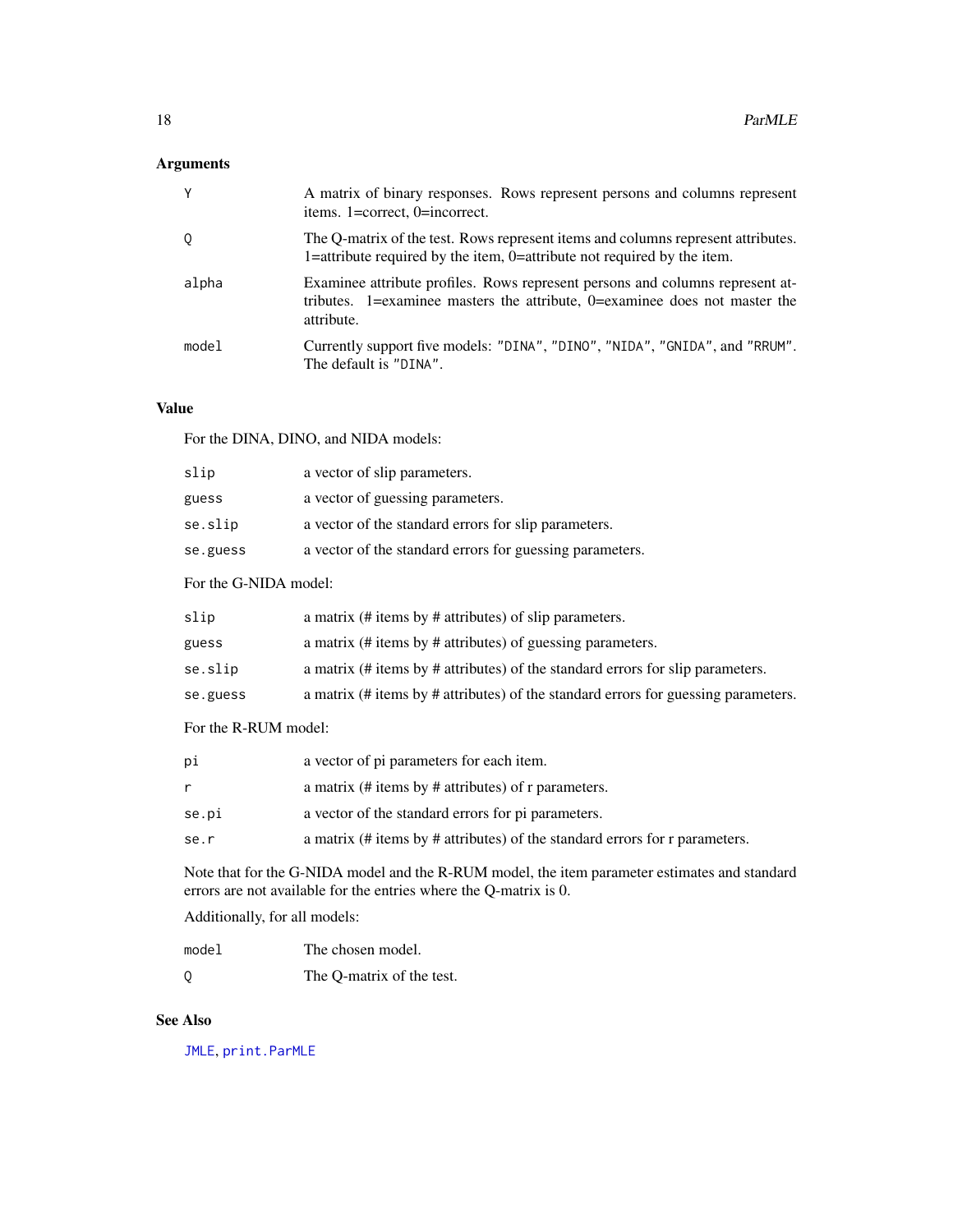#### <span id="page-18-0"></span>plot.NPCD 19

#### Examples

```
# Generate item and examinee profiles
```

```
natt <-3nitem <-4nperson <- 5
Q \leq -rbind(c(1, 0, 0), c(0, 1, 0), c(0, 0, 1), c(1, 1, 1))alpha <- rbind(c(0, 0, 0), c(1, 0, 0), c(0, 1, 0), c(0, 0, 1), c(1, 1, 1))
# Generate DINA model-based response data
slip <- c(0.1, 0.15, 0.2, 0.25)
guess <- c(0.1, 0.15, 0.2, 0.25)
my.par <- list(slip=slip, guess=guess)
data <- matrix(NA, nperson, nitem)
eta <- matrix(NA, nperson, nitem)
for (i in 1:nperson) {
  for (j in 1:nitem) {
  eta[i, j] <- prod(a1pha[i, ] ^ q[i, ] )P \leftarrow (1 - \text{slip}[j]) \land \text{eta}[i, j] \times \text{guess}[j] \land (1 - \text{eta}[i, j])u \leftarrow runif(1)data[i, j] <- as.numeric(u < P)
  }
}
# Using the function to estimate item parameters
parMLE.result <- ParMLE(data, Q, alpha, model="DINA")
print(parMLE.result) # Print the estimated item parameters and standard errors
ItemFit(parMLE.result)
ModelFit(parMLE.result)
```
plot.NPCD *Produce diagnostic plots*

#### <span id="page-18-1"></span>Description

This function produces diagnostic plots of various outputs generated from the functions in this package, including [AlphaNP](#page-5-1), [AlphaMLE](#page-3-1), [JMLE](#page-13-1), and[Qrefine](#page-21-1).

#### Usage

```
## S3 method for class 'AlphaNP'
plot(x, nperson, cex.main, cex.legend, ...)
## S3 method for class 'AlphaMLE'
plot(x, nperson, cex.main, ...)
## S3 method for class 'JMLE'
```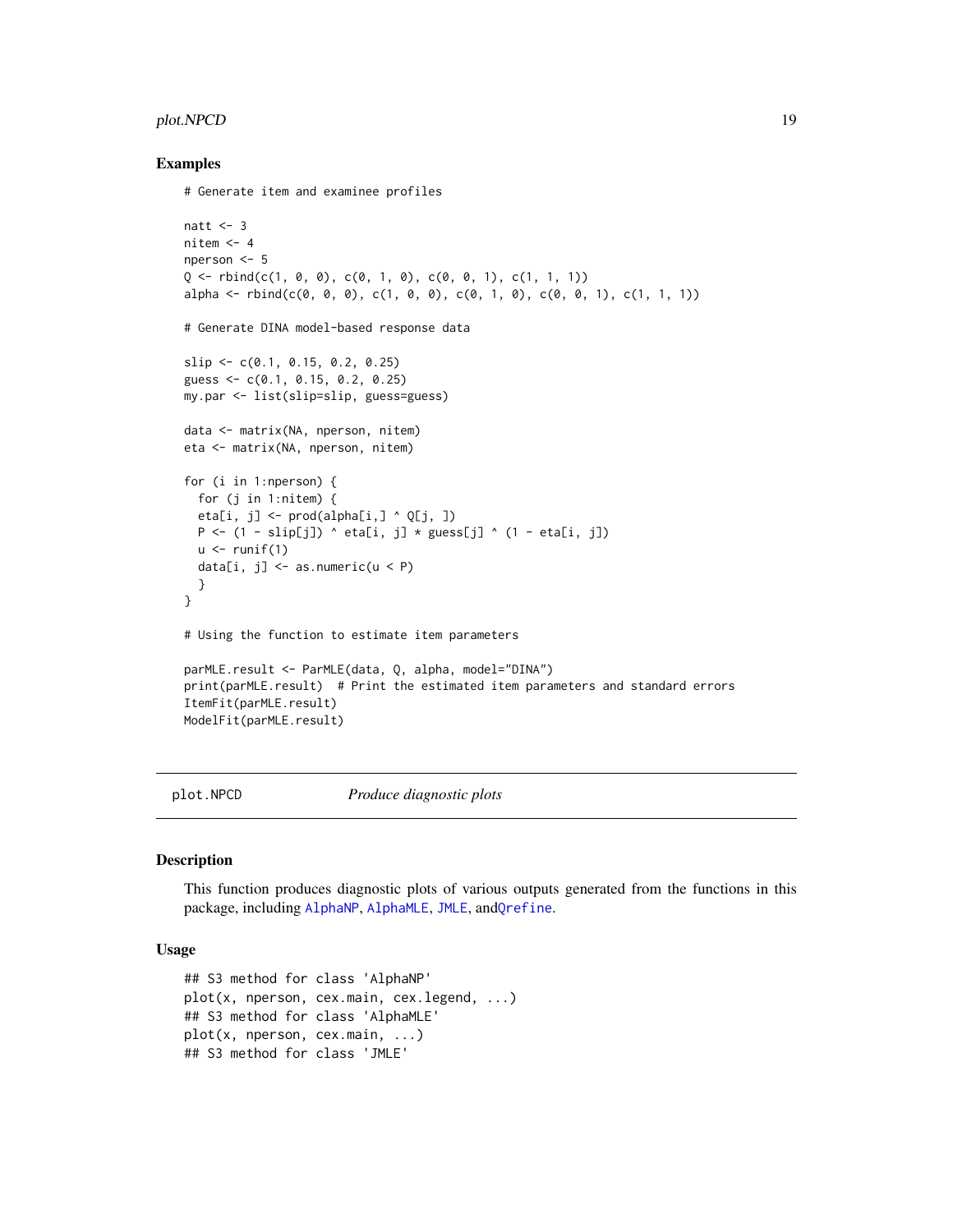```
plot(x, nperson, cex.main, ...)
## S3 method for class 'Qrefine'
plot(x, filename="Qrefine.plot.png", cex.main,
                 cex.lab, cex.axis, cex.legend, ...)
```
## Arguments

| x          | The output from the function (The list of all outputs).                                                                                           |
|------------|---------------------------------------------------------------------------------------------------------------------------------------------------|
| nperson    | The choice of examinee to be investigated.                                                                                                        |
| filename   | The filename of the plot, ending in ".png". Directory can be included; otherwise<br>the plot will be saved in the working directory.              |
| cex.main   | A numerical value giving the amount by which title text should be magnified<br>relative to the default. This starts as 1 when a device is opened. |
| cex.axis   | The magnification to be used for axis annotation.                                                                                                 |
| cex.lab    | The magnification to be used for x and y labels.                                                                                                  |
| cex.legend | The magnification to be used for the legend if there is one.                                                                                      |
| $\cdots$   | Other arguments.                                                                                                                                  |
|            |                                                                                                                                                   |

## Value

| AlphaNP     | Bar plot of sorted loss function values (plain, weighted, or penalized Hamming<br>distance) for each candidate attribute profile for the chosen examinee. The bar<br>with the tilted shade is the estimated attribute profile for this examinee, which<br>ideally should have the smallest loss function value.                                                                                                                                                                                                             |
|-------------|-----------------------------------------------------------------------------------------------------------------------------------------------------------------------------------------------------------------------------------------------------------------------------------------------------------------------------------------------------------------------------------------------------------------------------------------------------------------------------------------------------------------------------|
| AlphaMLE    | Bar plot of sorted negative log-likelihood function values for each candidate<br>attribute profile for the chosen examinee. The bar with the tilted shade is the esti-<br>mated attribute profile for this examinee, which ideally should have the smallest<br>value.                                                                                                                                                                                                                                                       |
| <b>JMLE</b> | A pair of barplots. Plot1: Bar plot of unsorted loss function values for each<br>candidate attribute profile for the chosen examinee using the nonparametric es-<br>timation; Plot2: bar plot of unsorted negative log-likelihood function values for<br>each candidate attribute profile for the chosen examinee in the last iteration of<br>the JMLE estimation. The bar with the tilted shade is the estimated attribute pro-<br>file for this examinee by each method, which ideally should have the smallest<br>value. |
| Orefine     | A panel plot for all items with refined q-vectors. Each subplot shows the un-<br>sorted residual sum of squares (RSS) between the real response patterns and the<br>ideal response patterns generated from each possible q-vector. The bar with the<br>sparsely tilted shade is the initial q-vector for this item, and the bar with the<br>densely tilted shade is the refined q-vector for this item, which ideally should<br>have the smallest RSS value.                                                                |

## See Also

[AlphaNP](#page-5-1), [AlphaMLE](#page-3-1), [JMLE](#page-13-1), [Qrefine](#page-21-1)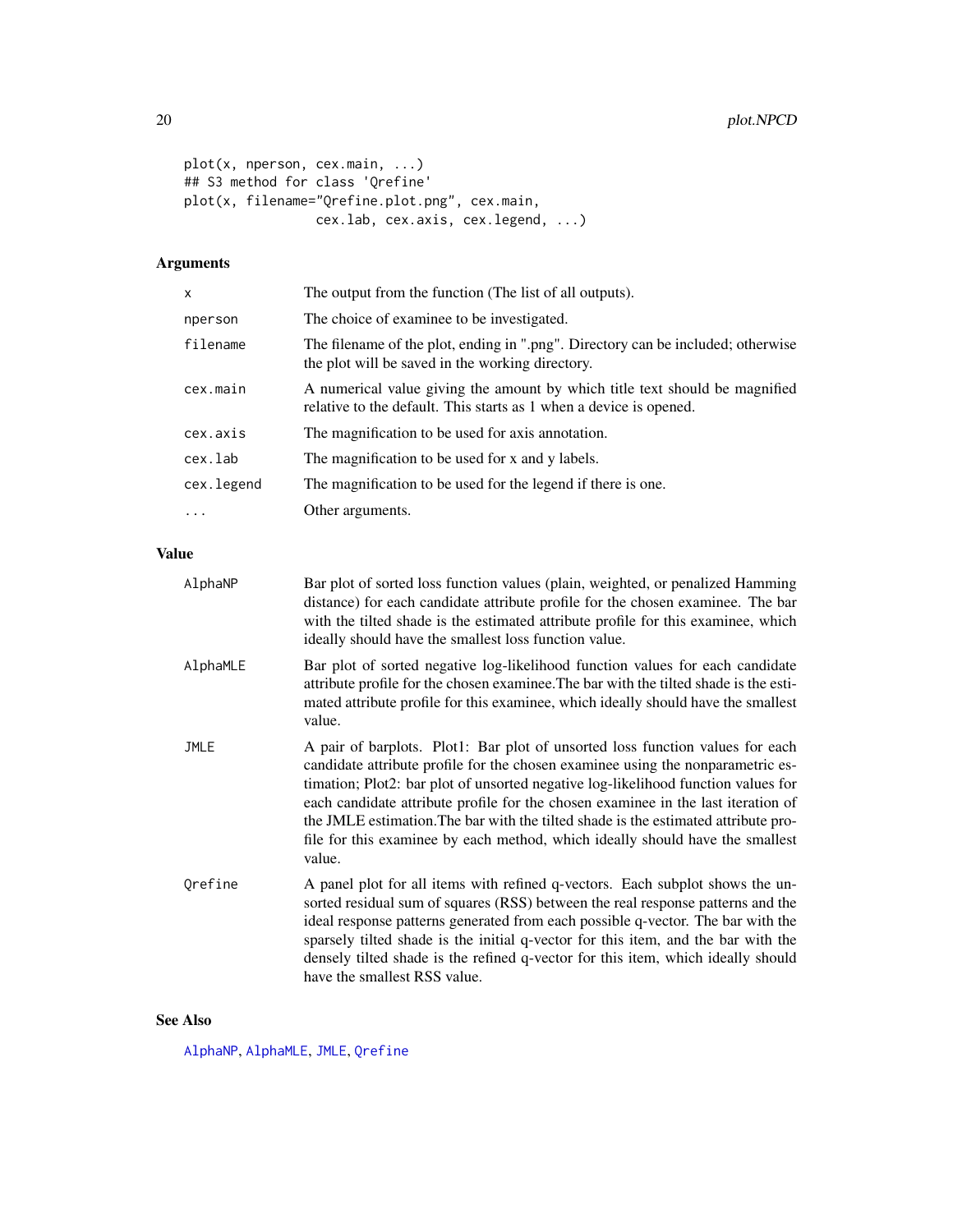## <span id="page-20-0"></span>print.NPCD 21

#### Examples

# See examples in AlphaNP, AlphaMLE, JMLE, and Qrefine.

print.NPCD *Print outputs generated from the functions in the package.*

## <span id="page-20-1"></span>Description

This function prints outputs generated from the functions in this package, including [AlphaNP](#page-5-1), [AlphaMLE](#page-3-1), [ParMLE](#page-16-1), [JMLE](#page-13-1), and[Qrefine](#page-21-1).

#### Usage

```
## S3 method for class 'AlphaNP'
print(x, \ldots)## S3 method for class 'AlphaMLE'
print(x, \ldots)## S3 method for class 'ParMLE'
print(x, \ldots)## S3 method for class 'JMLE'
print(x, \ldots)## S3 method for class 'Qrefine'
print(x, \ldots)
```
#### Arguments

|          | The output from the function (The list of all outputs). |
|----------|---------------------------------------------------------|
| $\cdots$ | Other arguments.                                        |

## Value

| AlphaNP  | The estimated examinee attribute profiles.                     |
|----------|----------------------------------------------------------------|
| AlphaMLE | The estimated examinee attribute profiles.                     |
| ParMLE   | The estimated item parameters and standard errors.             |
| JMLE     | The estimated item parameters and examinee attribute profiles. |
| Orefine  | The modified Q-matrix and the modified entries                 |

#### See Also

[AlphaNP](#page-5-1), [AlphaMLE](#page-3-1), [ParMLE](#page-16-1), [JMLE](#page-13-1), [Qrefine](#page-21-1)

## Examples

# See examples in AlphaNP, AlphaMLE, ParMLE, JMLE, and Qrefine.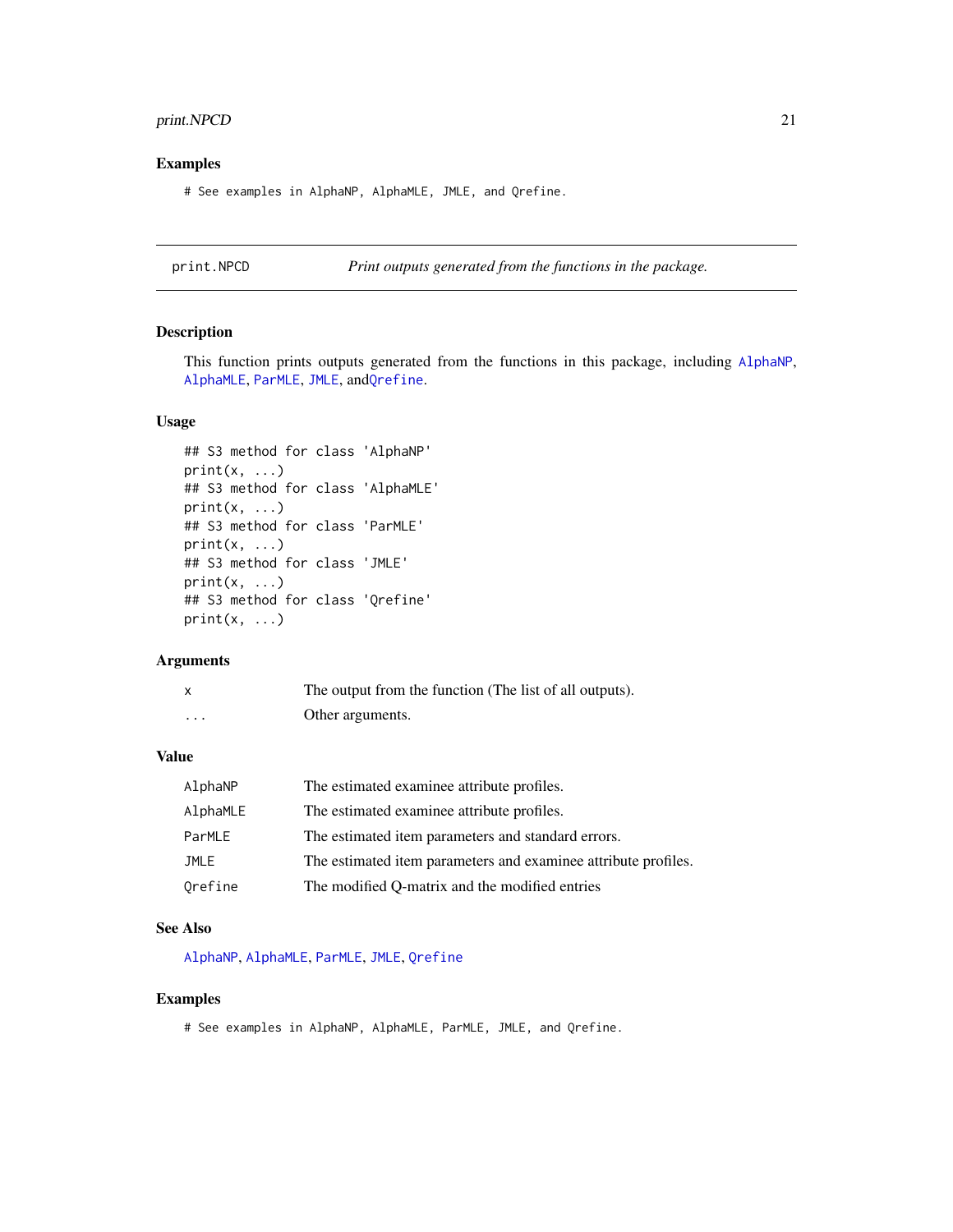## <span id="page-21-1"></span><span id="page-21-0"></span>Description

Refine the Q-matrix by minimizing the residual sum of square (RSS) betweenn the real responses and ideal responses. Examinee attribute profiles are estimated using the nonparametric method (plain Hamming) implemented by [AlphaNP](#page-5-1).

## Usage

Qrefine(Y, Q, gate=c("AND", "OR"), max.ite = 50)

## Arguments

| Y       | A matrix of binary responses. Rows represent persons and columns represent<br>items. 1=correct, 0=incorrect.                                                                                                                       |
|---------|------------------------------------------------------------------------------------------------------------------------------------------------------------------------------------------------------------------------------------|
| Q       | The Q-matrix of the test. Rows represent items and columns represent attributes.<br>1=attribute required by the item, 0=attribute not required by the item.                                                                        |
| gate    | "AND": the examinee needs to possess all attributes required by an item in order<br>to answer it correctly; "OR": the examinee needs to possess only one of the<br>attributes required by an item in order to answer it correctly. |
| max.ite | The maximum number of iterations allowed.                                                                                                                                                                                          |

## Value

| patterns         | All possible attribute profiles. Rows represent different patterns of attribute pro-<br>files and columns represent attributes. 1=examinee masters the attribute, $0 = ex$ -<br>aminee does not master the attribute. |
|------------------|-----------------------------------------------------------------------------------------------------------------------------------------------------------------------------------------------------------------------|
| initial.Q        | The initial Q-matrix. Rows represent items and columns represent attributes.<br>1=attribute required by the item, 0=attribute not required by the item. This is<br>the preliminary Q-matrix to be refined.            |
| initial.class    | The row indices of patterns in the initial estimation of examinee attribute pro-<br>files.                                                                                                                            |
|                  | terminal.class The The row indices on patterns in the terminal estimation of examinee at-<br>tribute profiles after the Q-matrix has been refined.                                                                    |
| modified.0       | The modified Q-matrix. Rows represent items and columns represent attributes.<br>1=attribute required by the item, 0=attribute not required by the item.                                                              |
| modified.entries |                                                                                                                                                                                                                       |
|                  | The modified q-entries. Column 1 is the item ID of the modified entry; column                                                                                                                                         |
|                  | 2 is the attribute ID of the modified entry.                                                                                                                                                                          |

#### References

Chiu, C. Y. (2013). Statistical Refinement of the Q-matrix in Cognitive Diagnosis. *Applied Psychological Measurement, 37*(8), 598-618.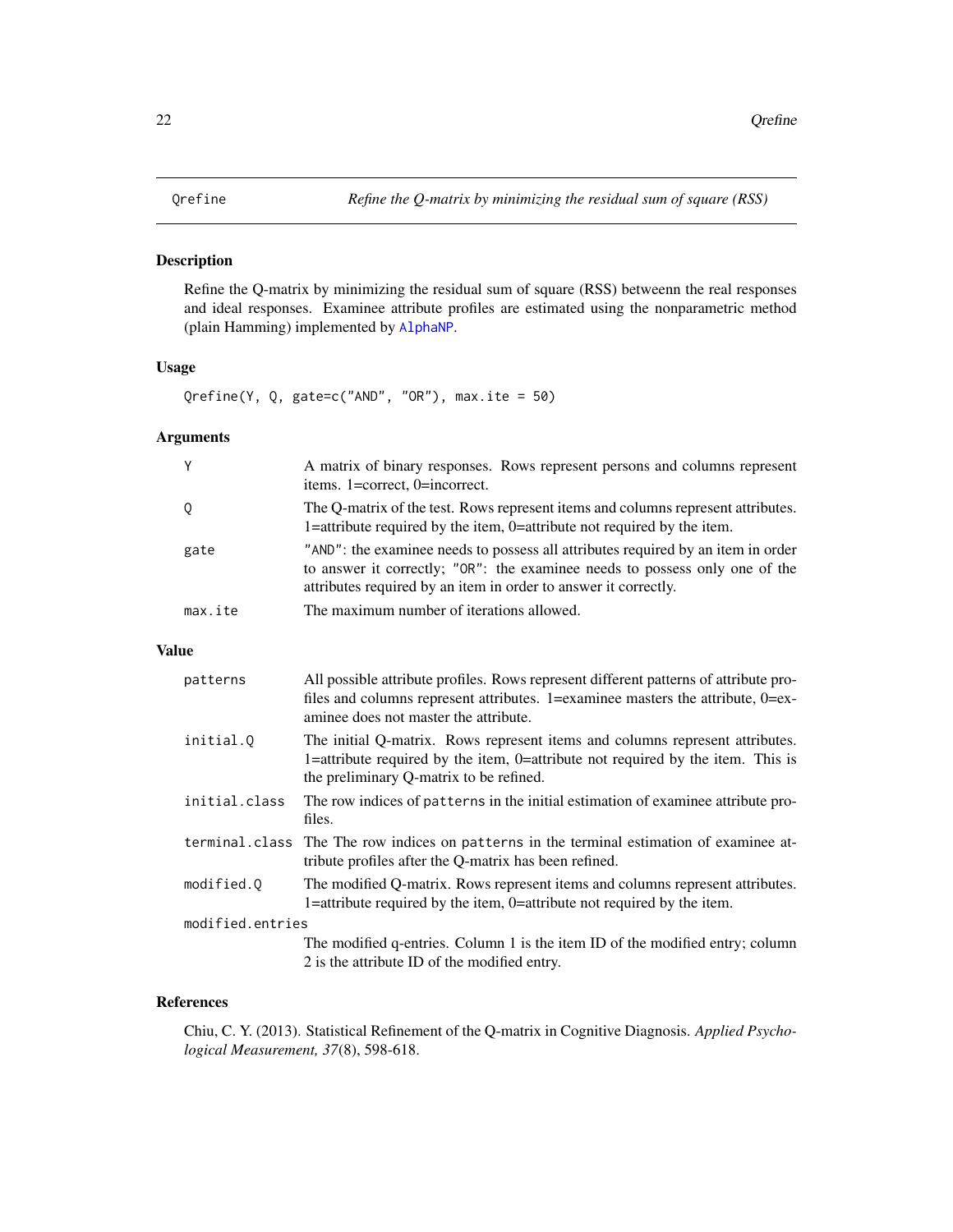#### <span id="page-22-0"></span>Qrefine 23

## See Also

[AlphaNP](#page-5-1), [print.Qrefine](#page-20-1), [plot.Qrefine](#page-18-1)

#### Examples

# Generate item and examinee profiles

```
natt <-3nitem <-4nperson <- 16
Q \leftarrow \text{rbind}(c(1, 0, 0), c(0, 1, 0), c(0, 0, 1), c(1, 1, 1))alpha <- rbind(c(0, 0, 0), c(1, 0, 0), c(0, 1, 0), c(0, 0, 1),
 c(1, 1, 0), c(1, 0, 1), c(0, 1, 1), c(1, 1, 1))alpha <- rbind(alpha, alpha)
# Generate DINA model-based response data
slip <- c(0.1, 0.15, 0.2, 0.25)
guess <- c(0.1, 0.15, 0.2, 0.25)
my.par <- list(slip=slip, guess=guess)
data <- matrix(NA, nperson, nitem)
eta <- matrix(NA, nperson, nitem)
for (i in 1:nperson) {
  for (j in 1:nitem) {
  eta[i, j] \leq prod(alpha[i,] \land Q[j, ])
  P \leftarrow (1 - \text{slip}[j]) \land \text{eta}[i, j] \times \text{guess}[j] \land (1 - \text{eta}[i, j])u \leftarrow runif(1)data[i, j] \leq as.numeric(u \leq P)
  }
}
# Generate misspecified Q-matrix
Q_mis \leftarrow QQ_mis[c(1,2), 1] <- 1 - Q_mis[c(1,2), 1]# Run Qrefine and create diagnostic plots
Qrefine.out <- Qrefine(data, Q_mis, gate="AND", max.ite=50)
print(Qrefine.out)
plot(Qrefine.out)
```